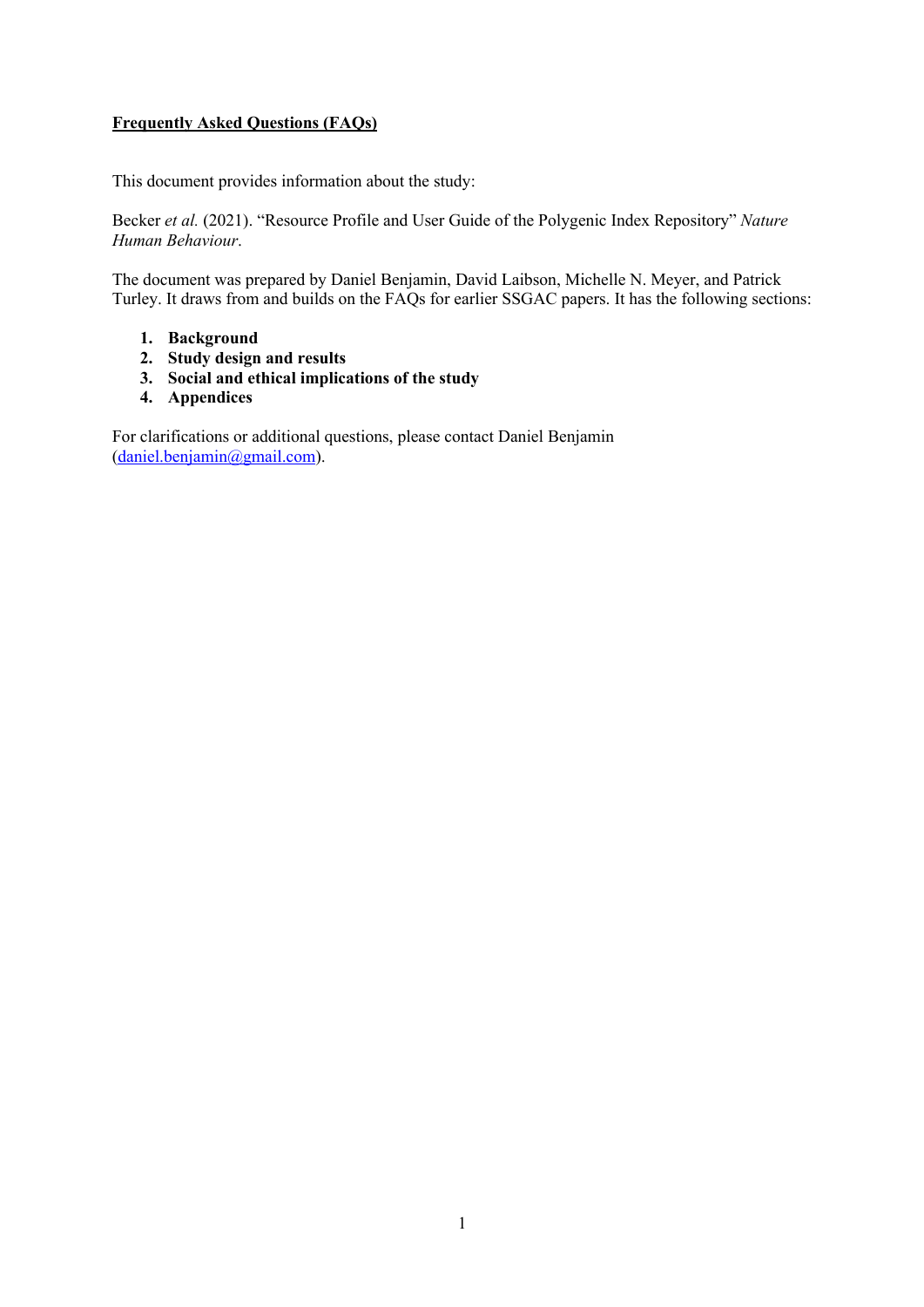# Table of Contents

| 1. |      |                                                                                                                                                                                        |
|----|------|----------------------------------------------------------------------------------------------------------------------------------------------------------------------------------------|
|    | 1.1. | Who conducted this study? What are the group's overarching goals? 3                                                                                                                    |
|    | 1.2. |                                                                                                                                                                                        |
|    | 1.3. |                                                                                                                                                                                        |
|    | 1.4. |                                                                                                                                                                                        |
|    | 1.5. |                                                                                                                                                                                        |
|    | 1.6. | In what sense does a polygenic index "predict" the outcome of interest? 8                                                                                                              |
|    | 1.7. | What polygenic indexes were available to researchers prior to this project?  9                                                                                                         |
|    | 1.8. | How do different polygenic indexes for the same outcome differ? How comparable are                                                                                                     |
|    |      | results across studies that use different polygenic indexes for the same outcome?  9                                                                                                   |
|    | 1.9. |                                                                                                                                                                                        |
| 2. |      |                                                                                                                                                                                        |
|    | 2.1. | What outcomes are included in the Polygenic Index Repository? How did you choose the                                                                                                   |
|    |      |                                                                                                                                                                                        |
|    | 2.2. |                                                                                                                                                                                        |
|    | 2.3. |                                                                                                                                                                                        |
|    | 2.4. | What is the "measurement-error-corrected estimator"? How will it and the Repository                                                                                                    |
|    |      |                                                                                                                                                                                        |
|    | 2.5. |                                                                                                                                                                                        |
|    | 2.6. |                                                                                                                                                                                        |
|    | 2.7. |                                                                                                                                                                                        |
| 3. |      |                                                                                                                                                                                        |
|    | 3.1. | Do GWAS or the polygenic indexes they produce identify the gene-or genes-"for" a                                                                                                       |
|    | 3.2. | Do polygenic indexes show that these outcomes are determined, or fixed, at conception?                                                                                                 |
|    | 3.3. | Can the polygenic indexes from the Repository be used to accurately predict a particular                                                                                               |
|    | 3.4. | Can the polygenic indexes accurately be used for research studies in non-European-ancestry                                                                                             |
|    | 3.5. | Would it be appropriate to use the Repository social and behavioral polygenic indexes in                                                                                               |
|    | 3.6. | Could research on polygenic indexes lead to discrimination against, or stigmatization of,<br>people with higher or lower polygenic indexes for certain outcomes? If so, why facilitate |
|    | 3.7. | What have you done to mitigate the risks of research using Repository polygenic indexes?                                                                                               |
| 4. |      |                                                                                                                                                                                        |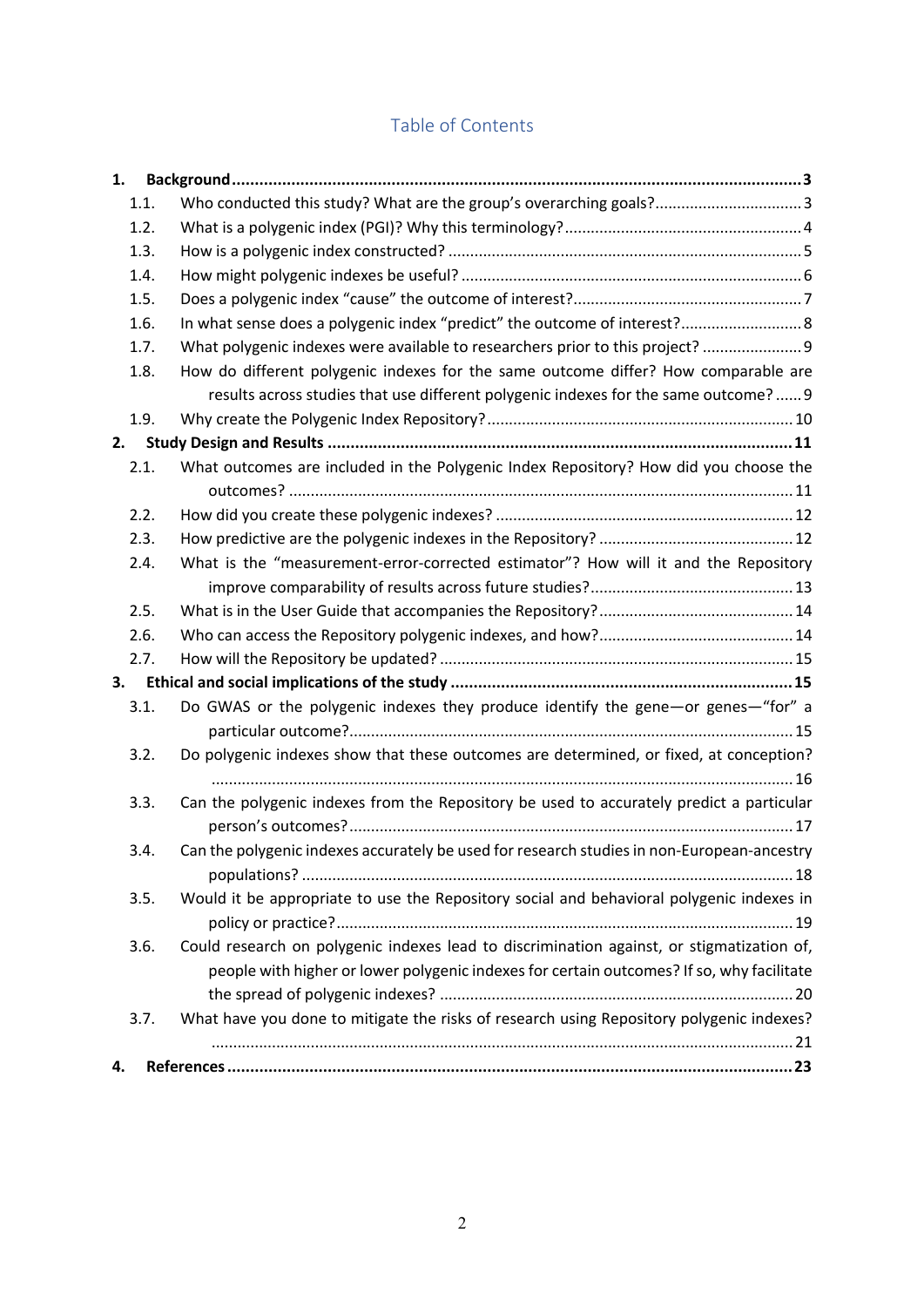#### 1. Background

#### 1.1. Who conducted this study? What are the group's overarching goals?

The authors of the study are researchers affiliated with the Social Science Genetic Association Consortium (SSGAC) as well as data providers (i.e., individuals who act as stewards for datasets and provide other researchers with access to these data for research purposes). The SSGAC is a multiinstitutional, international research group that aims to identify statistically robust associations between variation in DNA and variation in social-science-relevant outcomes.

We study the most common sources of genetic variation—single-nucleotide polymorphisms (SNPs). SNPs are sites in the genome where single DNA base pairs commonly differ across individuals. Each SNP usually has two different possible base pairs, which are called alleles. Although there are tens of millions of sites where SNPs are located in the human genome, our work (like most genetic research today that aims to link variation in DNA to variation in disease and other outcomes) investigates only SNPs that can be easily measured with a high level of accuracy. These days, we can easily and accurately measure millions of SNPs, which together capture most of the common genetic variation across people.

The social-science-relevant outcomes that we analyze include differences across people in behavior, preferences, and personality that are traditionally studied by social and behavioral scientists (e.g., anthropologists, economists, political scientists, psychologists, and sociologists). These traits are often also of interest to health and other researchers.

The SSGAC was formed in 2011 to address a specific set of scientific challenges. Most outcomes and behaviors are weakly associated with a very large number of SNPs. Although their collective effect can be meaningful (see FAQs 1.2  $\&$  2.3), we now know that almost every one of these SNPs has an extremely weak association on its own. To identify specific SNPs with such small effects, scientists must study at least hundreds of thousands of people (to separate weak signals from sampling noise). One promising strategy for doing this is for many investigators to pool their data into one large study. This approach has borne considerable fruit when used by medical geneticists interested in a range of medical conditions (Visscher et al., 2017). Most of these advances would not have been possible without large research collaborations between multiple research groups interested in similar questions. The SSGAC was formed in an attempt by social scientists to adopt this research model.

The SSGAC is organized as a working group of the Cohorts for Heart and Aging Research in Genomic Epidemiology (CHARGE), a successful medical consortium. (In genetics research, "cohort" is a term that means "dataset.") The SSGAC was founded by three social scientists—Daniel Benjamin (University of California – Los Angeles), David Cesarini (New York University), and Philipp Koellinger (University of Wisconsin and Vrije Universiteit Amsterdam)—who believe that studying SNPs associated with social scientific outcomes can have substantial positive impacts across many research fields. This includes research that aims to better understand the effects of the environment (e.g., research on policy interventions) and interactions between genetic and environmental effects. The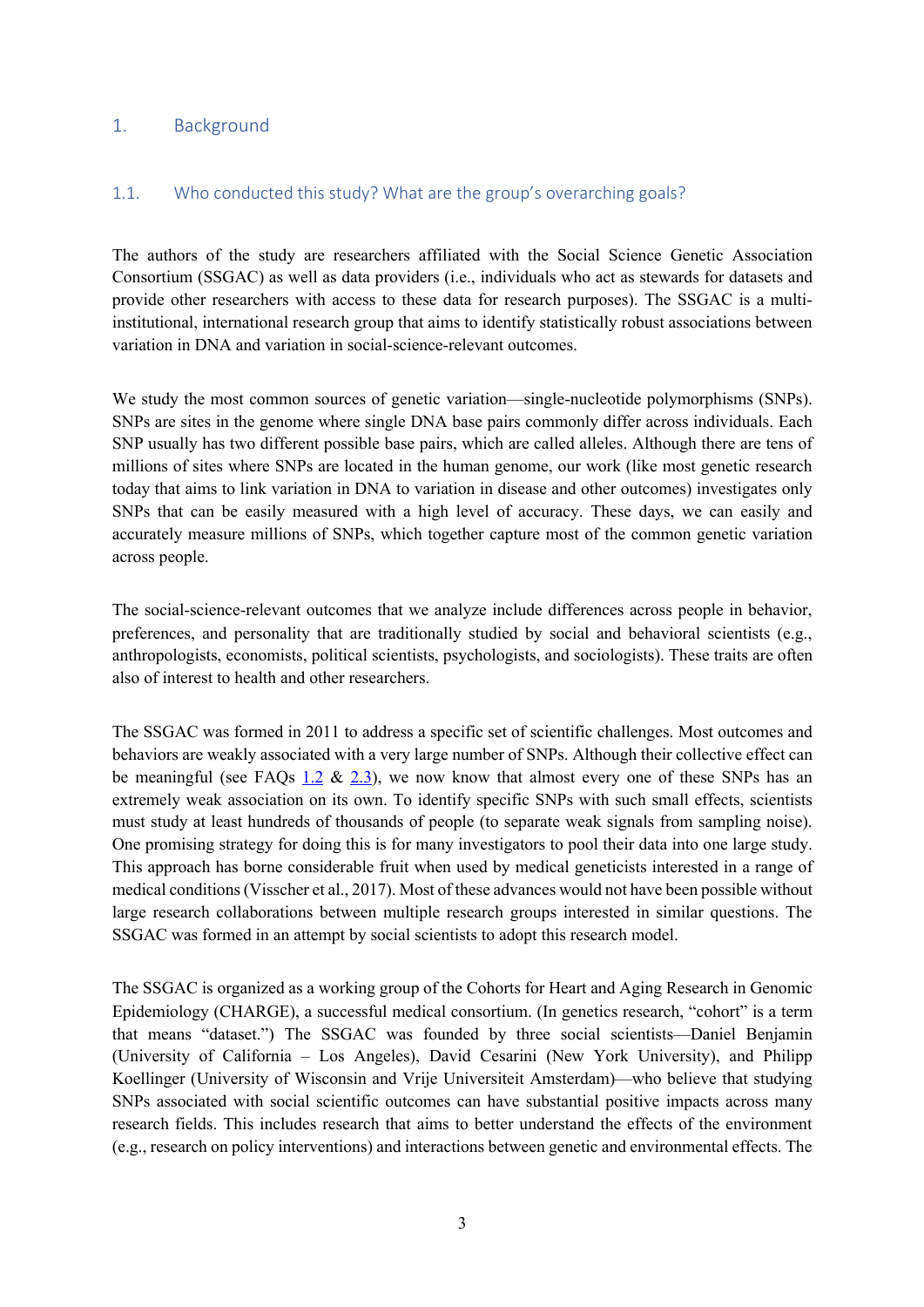potential benefits also span a diverse set of research questions in the biomedical sciences, such as why and how educational attainment is linked to longevity and better overall health outcomes.

To conduct such research, the SSGAC implements genome-wide association studies (GWAS) of socialscientific outcomes. For example, to conduct a GWAS of educational attainment (e.g., Lee et al., 2018) every participating cohort calculates the cross-sectional (i.e., within-cohort) correlation between educational attainment and DNA-base-pair variation at a single location on the genome: a SNP. As first discussed above, a SNP is a base-pair of the genome where there is common variation in the human population. This statistical analysis is repeated for each SNP on the genome. The cohort-level results do not contain individual-level data—just summary statistics about these within-cohort statistical associations. The SSGAC then combines these cohort results to produce the overall GWAS results. By using existing datasets and combining cohort results, we can study the genetics of large numbers of individuals (for example,  $\sim$ 1.1 million people in Lee et al. (2018)) at very low cost. The SSGAC publicly shares overall, aggregated results (subject to some Terms of Service; see FAQ 3.7) so that other scientists can build on this work. These publicly available data have already catalyzed many research projects and analyses across the social and biomedical sciences. Among the most useful products of these GWASs for other research are the polygenic indexes that are based on GWAS associations. Polygenic indexes are variables that aggregate the predictive power of many SNPs for predicting the outcome of the GWAS (see FAQ 1.2), and they are the focus on the current paper.

The Advisory Board for the SSGAC is composed of prominent researchers representing various disciplines: Dalton Conley (Sociology, Princeton University), George Davey Smith (Epidemiology, University of Bristol), Tõnu Esko (Molecular Biology and Human Genetics, University of Tartu and Estonian Genome Center), Albert Hofman (Epidemiology, Harvard University), Robert Krueger (Psychology, University of Minnesota), David Laibson (Economics, Harvard University), James Lee (Psychology, University of Minnesota), Sarah Medland (Genetic Epidemiology, QIMR Berghofer Medical Research Institute), Michelle Meyer (Bioethics and Law, Geisinger Health System), and Peter Visscher (Statistical Genetics, University of Queensland).

The SSGAC is committed to the principles of reproducibility and transparency. Major SSGAC publications are usually accompanied by a FAQ document (such as this one). The FAQ document is written to communicate what was found less tersely and technically than in the paper, as well as what can and cannot be concluded from the research findings more broadly. FAQ documents produced for SSGAC publications are available on the SSGAC website.

To date, SSGAC-affiliated papers have studied educational attainment, cognitive performance, subjective well-being, reproductive behavior, risk tolerance, and dietary intake. The SSGAC website contains a list of our major publications, which have been published in journals such as *Science*, *Nature*, *Nature Genetics*, *Proceedings of the National Academy of Sciences*, *Psychological Science*, and *Molecular Psychiatry*.

### 1.2. What is a polygenic index (PGI)? Why this terminology?

A polygenic index (we use the acronym PGI throughout the paper) is an index composed of a large number of SNPs from across the genome. Each polygenic index is associated with a particular outcome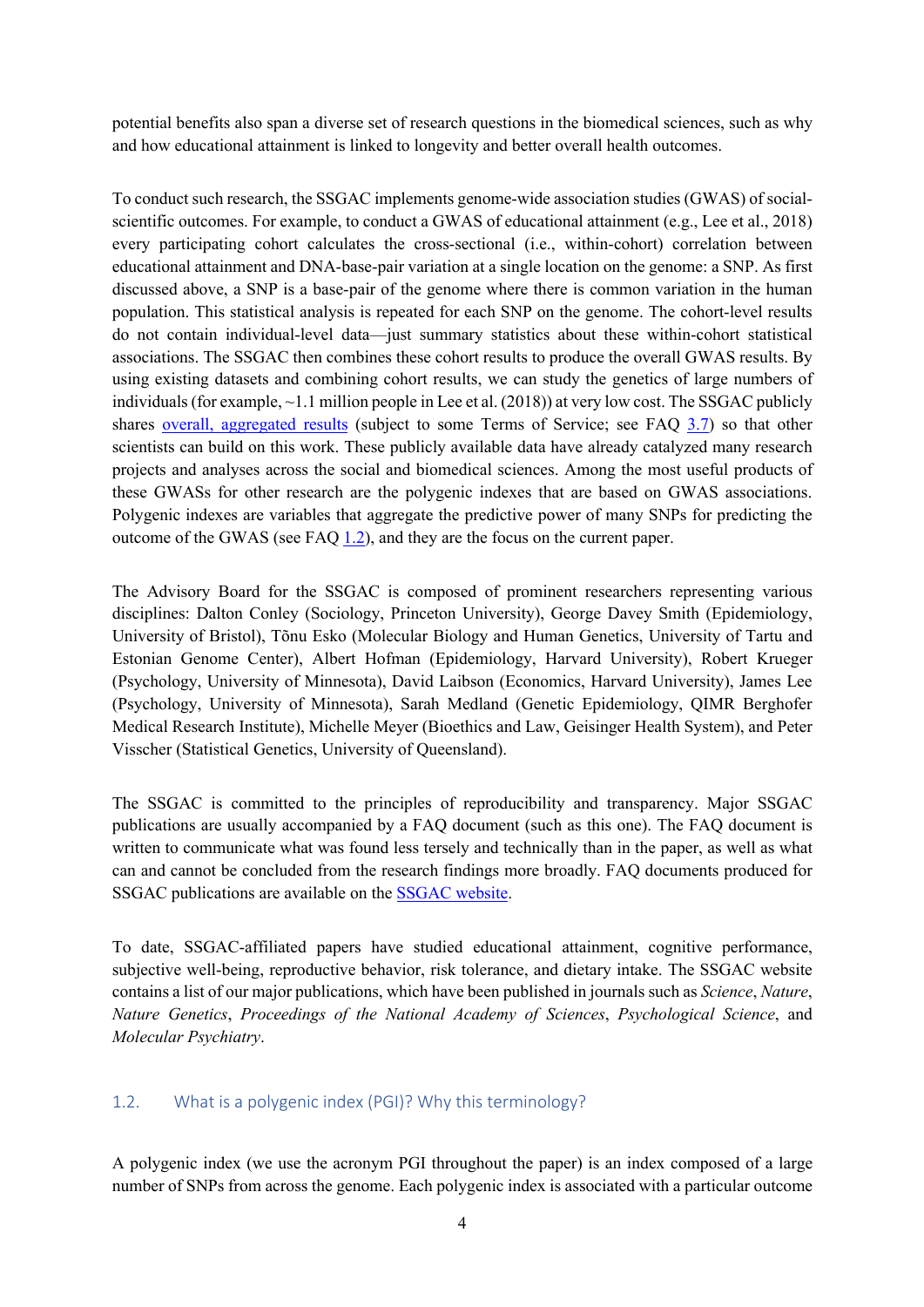(for details, see FAQ 1.3). Because a polygenic index aggregates the information from many SNPs, it can "predict" (see FAQ 1.6) far more of the variation among individuals than any single SNP. (Note that even polygenic indexes are not good predictors of outcomes for one person; see FAQ 3.3). Often, the polygenic indexes with the most predictive power are those created using *all* the (millions of) SNPs measured in a SNP array. A SNP array is the currently standard way of measuring common genetic differences across individuals. A SNP array data does not measure the entire genetic sequence of each individual, but it does measure most of the places on the genome where individuals differ.

Our terminology of *polygenic index* is currently non-standard, but most of the authors of the paper prefer it to current terms and hope that this paper, and the Polygenic Index Repository introduced in this paper, make polygenic index a standard term. The traditional terms include polygenic risk score and polygenic score. The word *risk* makes little sense when the polygenic index is for a non-disease outcome (such as height). The word *score* was intended to echo statistical nomenclature but can instead convey an unintended value judgment or valence (i.e., "a higher score must be better"). The word *index* is at least as accurate statistically and does not convey a value judgment.

#### 1.3. How is a polygenic index constructed?

A polygenic index is constructed in three steps. First, a genome-wide association study (GWAS) is conducted, looking at SNPs measured across the entire human genome to see which of them are associated with higher or lower levels of some outcome. As explained above, SNPs are sites in the genome where single DNA base pairs commonly differ across individuals. SNPs usually have two different possible base pairs, or alleles. Although there are tens of millions of sites where SNPs are located in the human genome, GWASs typically investigate only SNPs that can be easily measured (or imputed) with a high level of accuracy. These days, we can easily and accurately measure millions of SNPs, which together capture most of the common genetic variation across people. For each of these millions of SNPs, the GWAS generates an "effect size" corresponding to the (typically miniscule) magnitude of the association between that SNP and the outcome. (We use the term "effect size" because it is a common scientific shorthand for "magnitude of association," but we emphasize that use of the term is not intended to imply that the SNP, or polygenic index, *causes* the outcome; see FAQ 1.5.)

Second, the effect sizes are used to determine the "weight" each SNP will get in the polygenic index. The simplest scheme is to weight each SNP by its effect size as estimated in the GWAS. This simple weighting scheme has one main problem: because SNPs tend to be correlated with nearby SNPs on the genome (a phenomenon called linkage disequilibrium), if one SNP is associated with the outcome, nearby SNPs will also be associated with the outcome. State-of-the-art approaches to determining the weights for a polygenic index are designed to address this problem. We use a common approach called LDpred (Vilhjálmsson et al., 2015). Using the results of a GWAS, LDpred generates a weight for each SNP. These weights are not equal to the SNPs' effect sizes as estimated in the GWAS, mostly because the weights take into account each SNP's correlation with other SNPs. (Even though LDpred addresses the issue of linkage disequilibrium, it does so only for the purpose of generating weights for optimal prediction. LDpred will not necessarily assign more weight to the SNP whose association with the outcome is responsible for nearby SNPs' associations with the outcome. Thus, LDpred is a tool to address the issue of linkage disequilibrium for the purpose of prediction—which is the purpose of a polygenic index—but not for the purpose of unbiased estimation of SNPs' effect sizes. See FAQ 1.5.)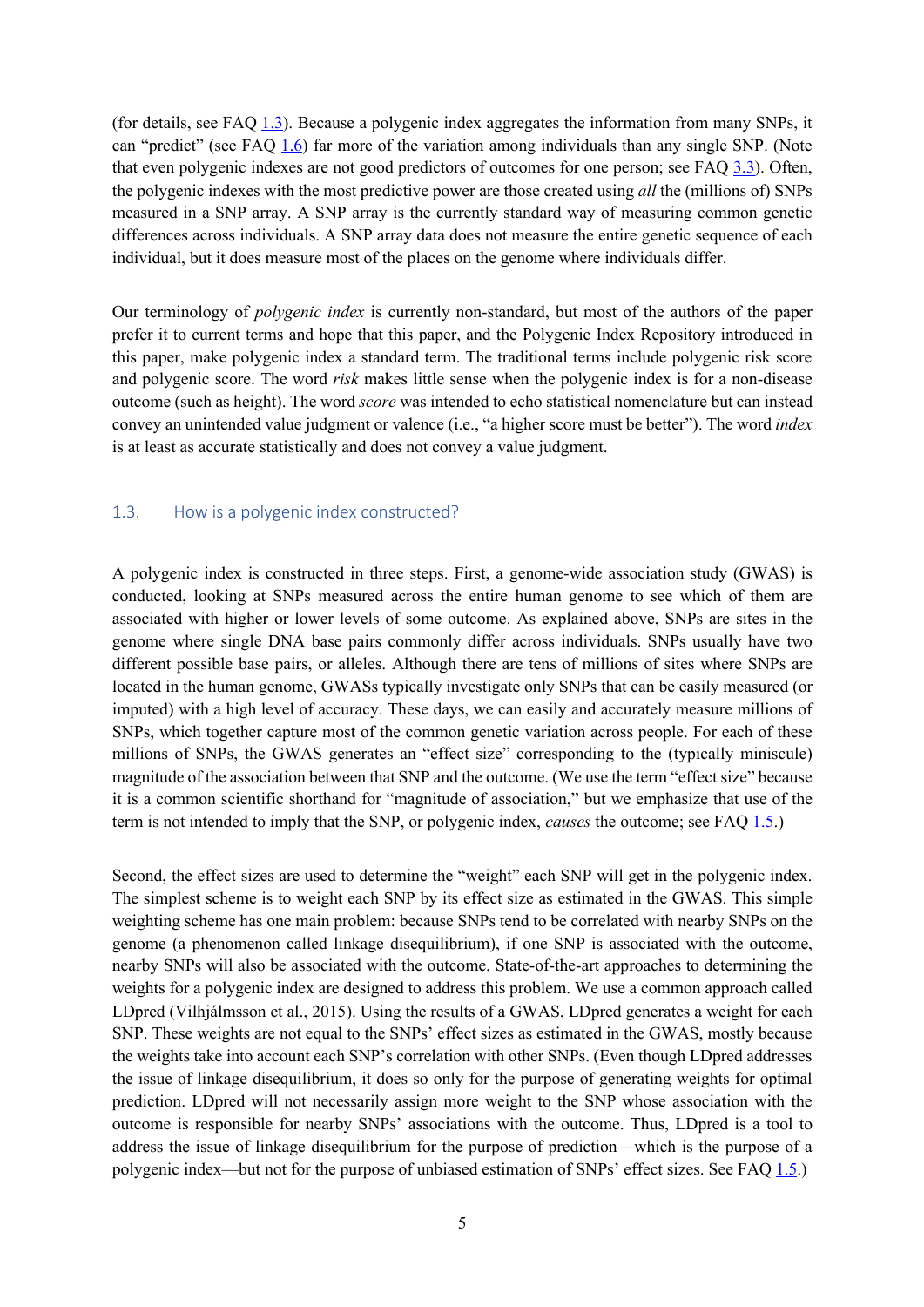Third, the set of weights for the SNPs are used in a formula for calculating a polygenic index for any particular individual. The formula is a weighted sum of alleles at each SNP (using the weights from the second step). The formula is used to calculate a numerical value of the polygenic index for each individual in some dataset (that was not included in the GWAS).

The sample used for the GWAS in the first step is the training sample for the polygenic index. The larger the GWAS sample size, the greater the predictive power of a polygenic index constructed in the third step. However, this predictive power of a polygenic index has a maximum for each outcome that the polygenic index can approach as the sample size gets bigger, but it can never exceed.

### 1.4. How might polygenic indexes be useful?

A polygenic index for an outcome provides one measure of the genetic influence on that outcome that can be used in research in a variety of ways. For example, polygenic indexes have been used to:

- partially control for genetic influences in order to generate less noisy estimates of how changes in school policy influence health outcomes (Davies et al., 2018);
- examine how the effect of school policy on health outcomes depends in part on genetic influences (Barcellos, Carvalho and Turley, 2018a);
- study why SNPs predict educational attainment for example, it appears that some genetic effects on educational attainment operate through associations with cognitive function and traits such as self-control (Belsky et al., 2016), which in turn affect educational attainment;
- investigate how genetic influences on educational attainment differ across environmental contexts (Schmitz and Conley, 2017; Barcellos, Carvalho and Turley, 2018b);
- investigate how genetic influences on BMI vary over the lifecycle (Khera et al., 2019);
- infer the degree of assortative mating (Robinson et al., 2017; Yengo et al., 2018);
- trace recent migration patterns (Domingue et al., 2018; Abdellaoui et al., 2019);
- examine whether polygenic indexes for disease risk are sufficiently predictive to be incorporated into clinical practice for preventative medicine (Khera et al., 2018); and
- develop new statistical tools that may advance our understanding of how parenting and other features of a child's rearing environment influence his or her developmental outcomes (Koellinger and Harden, 2018; Kong et al., 2018).

The idea of using GWAS results to create a polygenic index was initially proposed in 2007 (Wray, Goddard and Visscher, 2007), and the first polygenic index was created in 2009 in a GWAS of schizophrenia and bipolar disorder (Purcell et al., 2009). Since then, polygenic indexes have become a significant part of research that builds on genetics in the medical and social sciences. For example, in the current paper we analyze presentations at the annual meeting of the Behavior Genetics Association. We report that the fraction of presentations that used polygenic indexes increased from 0% in 2009 to 20% in 2019. The list above represents a few illustrative examples of research that uses polygenic indexes.

As discussed in FAQ 1.9 below, one goal of this paper, and the Polygenic Index Repository it introduces, is to facilitate further work using polygenic indexes by making a much wider range of more predictive polygenic indexes available to researchers.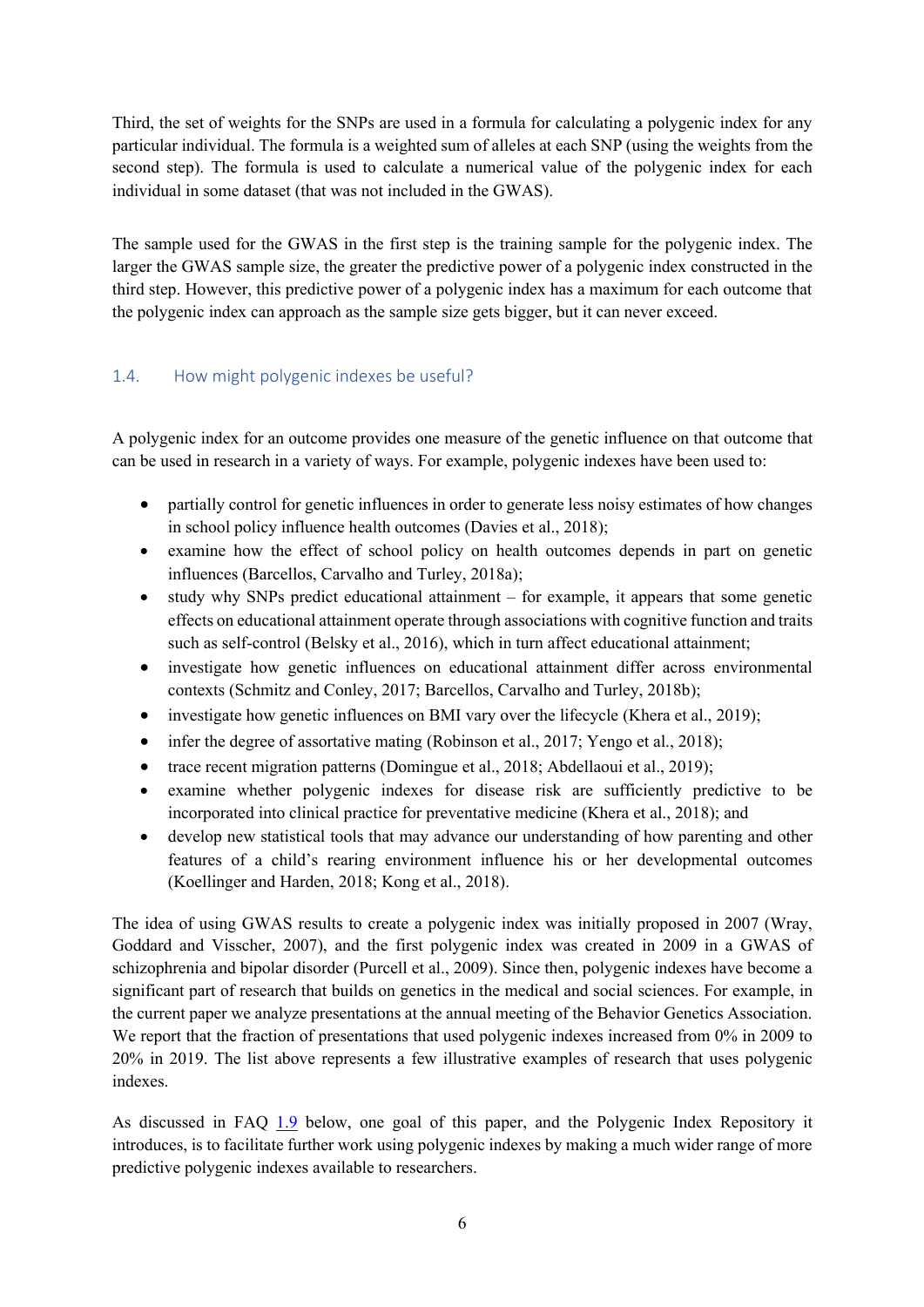#### 1.5. Does a polygenic index "cause" the outcome of interest?

Polygenic indexes available today, including those we construct in this paper, should not be interpreted as a measure of causal mechanisms.

The genome-wide association studies (GWASs) used as the training data for the polygenic indexes (see FAQ 1.3) identify SNPs that are associated with the outcome, but an observed empirical correlation with a specific SNP need not imply that the SNP *causes* the outcome, for a variety of reasons. First, SNPs are often highly correlated with other, nearby SNPs on the same chromosome. As a result, when one or more SNPs in a region causally influence an outcome (in that particular environment), many non-causal SNPs in that region may also be identified as associated with the outcome (in FAQ 1.3, see the parenthetical "Even though LDpred…" for why LDpred does not solve this problem for the purpose of identifying the causal SNP). In fact, the causal SNP may not have even been measured directly. For example, GWAS that focus on common SNPs would not be able to identify rare or structural types of genetic variation (e.g., deletions or insertions of an entire genetic region) that are causal, but they may identify SNPs that are correlated with these unobserved variants. For these and other reasons, polygenic indexes are likely to be composed of a mix of causal and non-causal SNPs, and the weights used in the formula for constructing the polygenic index (see FAQ 1.3) should not be interpreted as estimates of the causal effects of the SNPs. As a very rough estimate, for social and behavioral outcomes, no more than about one-third of the predictive power of a polygenic index (i.e., the percentage of the variance in the outcome among individuals that the polygenic index explains) is explained by causal genetic effects (Howe et al., 2021). For instance, the most predictive polygenic index for educational attainment currently available explains about 12% of the variance between people, but only one-third of that about 4%—is causal. (These causal SNPs may be among the SNPs included in the polygenic index or may be physically close to, and therefore correlated with, SNPs that are included.) In contrast, for anthropometric outcomes such as height, it is possible that nearly all of the predictive power of a polygenic index is explained by causal SNPs.

Second, at a particular SNP the frequency of different alleles might vary systematically across environments. If those environmental factors are not accounted for in the association analyses, some of the measured SNP associations with social-science outcomes may be spurious. To use a well-known example often used to explain this idea (Lander and Schork, 1994), any genetic variants common in people of Asian ancestries will be associated statistically with more frequent than average chopstick use, but these variants would not *cause* greater chopstick use; rather, these genetic variants and the outcome of chopstick use are both distributed unevenly among people with different ancestries. This is called the problem of "population stratification." The GWAS underlying the polygenic indexes in this paper employ standard strategies to try to minimize this problem, but the issues raised by population stratification cannot be ruled out entirely. As a result, the polygenic indexes likely reflect population stratification to some extent. In the User Guide that accompanies the Polygenic Index Repository (reproduced in the Supplementary Methods of the paper), we discuss this problem in more detail and discuss strategies for addressing the population stratification in the polygenic indexes

Even in GWAS (such as those we rely on or conduct ourselves) that attempt to address and correct for heterogeneity in genetic ancestry, allele frequencies may nonetheless vary systematically with environmental factors even *within* a group of people of similar genetic ancestry. For example, a SNP that is associated with improved educational outcomes in the parental generation may have downstream effects on parental income and other factors known to influence children's educational outcomes (such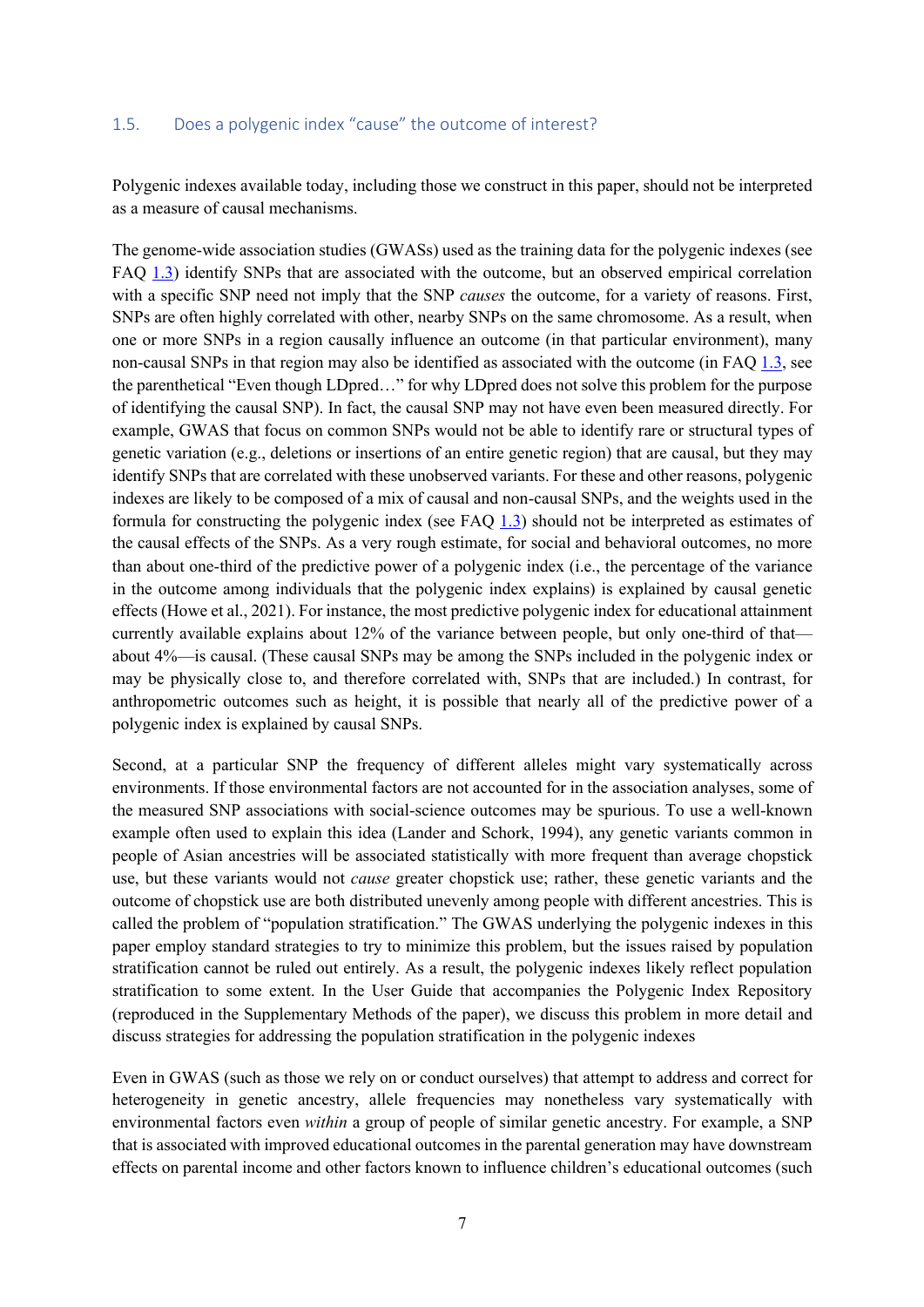as neighborhood characteristics). This same SNP is likely to be inherited by the children of these parents, creating a correlation between the presence of the SNP in a child's genome and the extent to which the child was reared in an environment with specific characteristics. A recent study of Icelandic families showed that a parental allele associated with higher educational attainment of the parent that is *not* passed on to the parent's offspring is still associated with the child's educational attainment, suggesting that GWAS results for educational attainment partly represent these intergenerational environmental pathways (Kong et al., 2018).

Third, a SNP's effects on an outcome may be indirect, so a SNP that may be "causal" in one environment may have a diminished effect or no effect at all in other environments. For example, variation in a particular SNP on chromosome 15 is associated with lung cancer (Amos et al., 2008; Hung et al., 2008; Thorgeirsson et al., 2008). From this observation alone we cannot conclude that variation in this SNP can cause lung cancer through some direct *biological* mechanism. In fact, it is likely that variation in this SNP, which is part of the nicotinic acetylcholine receptor gene cluster that affects nicotine metabolism, increases lung cancer risk through effects on smoking behavior. In a tobacco-free environment, it is plausible that this association with lung cancer would be substantially weaker and perhaps disappear altogether. Thus, even *if* we have credible evidence that a specific association is not spurious, it is entirely possible that the SNP in question influences the outcome through channels that we, in common parlance, would label environmental (e.g., smoking). Nearly forty years ago, the sociologist Christopher Jencks criticized the widespread tendency to mistakenly treat environmental and genetic sources of variation as mutually exclusive (see also Turkheimer, 2000). As the example of smoking illustrates, it is often overly simplistic to assume that "genetic explanations of behavior are likely to be exclusively physical explanations while environmental explanations are likely to be social" (Jencks, 1980, p723).

### 1.6. In what sense does a polygenic index "predict" the outcome of interest?

When we and other scientists say that polygenic indexes (and other variables, such as demographics or other environmental factors) "predict" certain outcomes, our use of the word differsin several important ways from how "predict" is used in standard language (e.g., outside of social science research papers). First, we do not mean that the polygenic index guarantees an outcome with 100% probability, or even with a high degree of likelihood. Rather, we mean that the polygenic index is, on average across people, statistically associated with an outcome. In other words, on average, people with a higher numerical value of the polygenic index have a higher likelihood of the outcome compared to people with a lower numerical value. A polygenic index is said to be statistically "predictive" of an outcome even if the polygenic index has only a *weak* association with the outcome—as is the case, for instance, with almost all of the polygenic indexes in this paper. In such cases, the polygenic index is only weakly predictive of the outcome.

Second, in standard language, "prediction" usually refers to the future. In contrast, when scientists say that a polygenic index "predicts" an outcome, they mean that they expect to see the association in *new data*. "New data" means data that haven't been analyzed yet—regardless of whether those data will be collected in the future or have already been collected. In other words, in social science, it makes perfect sense to ask how well a polygenic index predicts outcomes that have already occurred, like how many years of education were attained by older adults.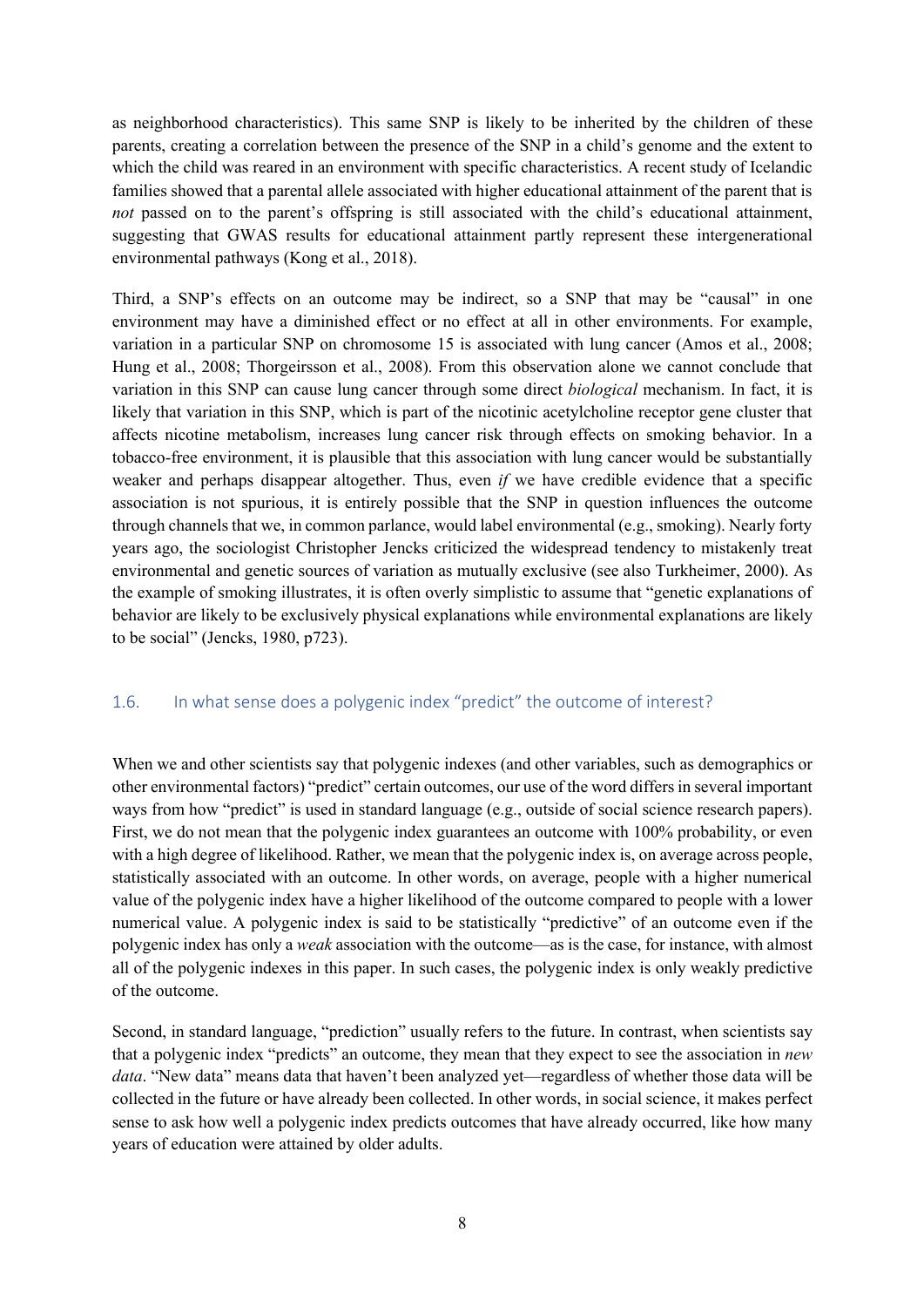Finally, in standard language, a "prediction" is often an unconditional guess about what will happen. Instead of meaning it unconditionally, scientists mean that they expect to see an association in new data under certain conditions, for example, that the environment for the new data is the same as the environment in which the GWAS that underlies the polygenic index (see FAQ 1.3) was conducted. In the example given in FAQ 1.5, in which a SNP is associated with lung cancer due to an effect on smoking, we would *not* expect the SNP to be as strongly predictive of lung cancer, or predictive at all, in an environment where tobacco-based products are hard to obtain or absent entirely.

#### 1.7. What polygenic indexes were available to researchers prior to this project?

Prior to this project, only a few datasets had constructed polygenic indexes that researchers could download and use. Notable examples of data providers that did make polygenic indexes directly available to researchers —all of which recognized early on the value of doing so—are the Health and Retirement Study, the Wisconsin Longitudinal Study, and the National Longitudinal Adolescent to Adult Health Study. The UK Biobank does not construct polygenic indexes for its users, but it provides a mechanism by which researchers who use the data and construct polygenic indexes can "return" them to the UK Biobank for use by other researchers. Through this mechanism, polygenic indexes constructed from several GWASs have been made available for researchers to download from the UK Biobank.

To study polygenic indexes in other datasets or for other outcomes, prior to this paper, researchers would need to construct the polygenic indexes themselves, following the steps described in FAQ 1.3. For the first step, most researchers would need to rely on publicly available GWAS results, which include less data and are therefore less predictive than some polygenic indexes in published work that rely on non-public GWAS results (see FAQ 2.3). Recently, to make it easier for researchers to construct polygenic indexes themselves, the Polygenic Score Catalog (Lambert *et al.*, 2020) collected together weights for a range of polygenic indexes (also based on publicly available GWAS results).

As we discuss in more detail in FAQ 2.1, for the Polygenic Index Repository, we constructed a large number of polygenic indexes in each of 11 datasets (including the four mentioned above) and have made the polygenic indexes directly available for researchers to download. The polygenic indexes are often based on more data than is publicly available, and the polygenic indexes are constructed according to a uniform methodology across both outcomes and datasets. For examples of Repository polygenic indexes that were previously not available at all or that were less accurate (i.e., predictive), see FAQ 2.3.

## 1.8. How do different polygenic indexes for the same outcome differ? How comparable are results across studies that use different polygenic indexes for the same outcome?

There are several reasons why polygenic indexes for the same outcome can differ from each other. As described in FAQ 1.3, there are three steps to creating a polygenic index, and differences can arise at each of these steps. For example, in the first step, researchers could base the polygenic index on different GWAS studies of the same outcome. Different GWAS studies may be based on samples who live under different environmental conditions, may have different measures of the outcome, and/or may have measured different SNPs. As another example, in the second step, researchers could use a different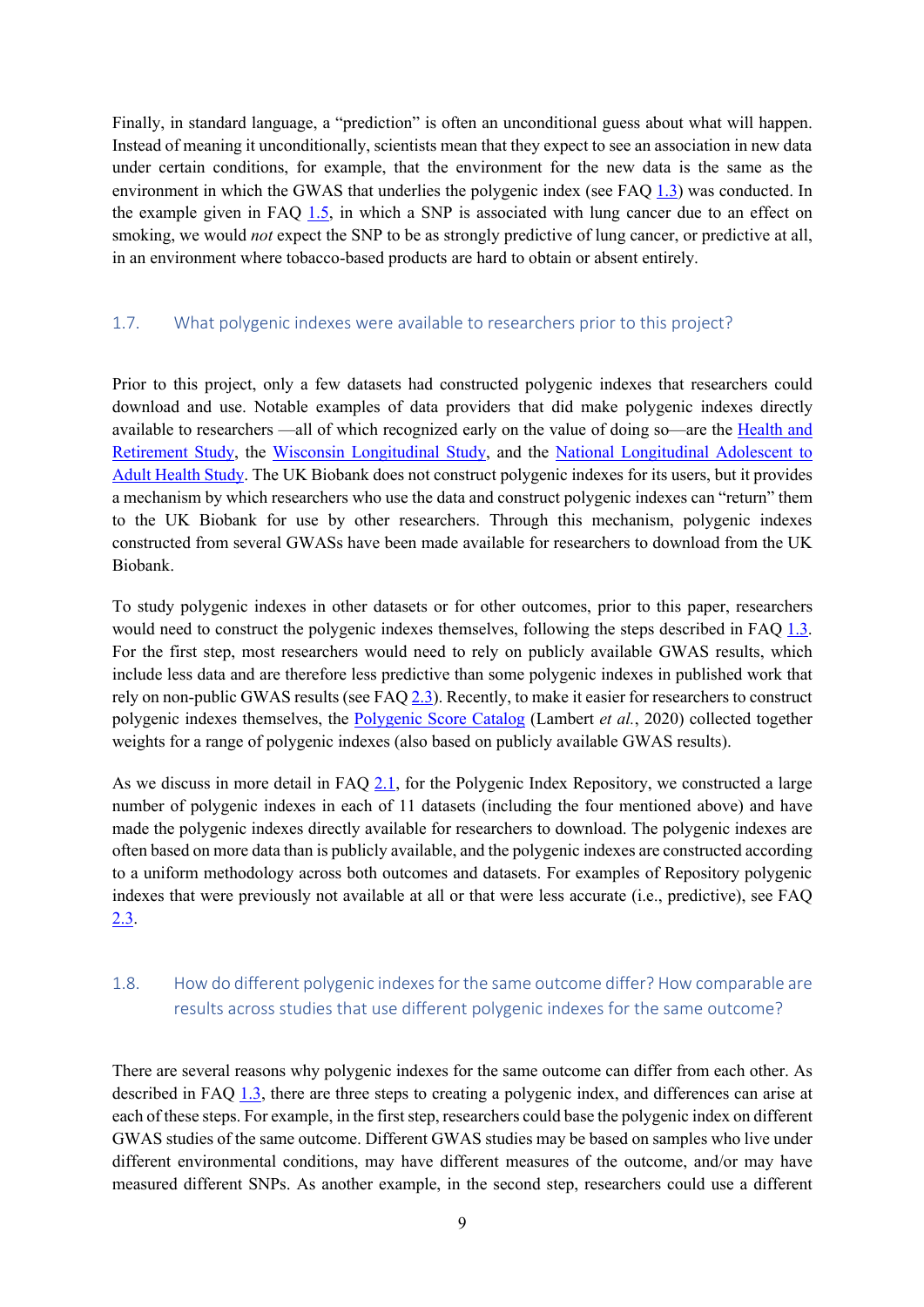method of determining polygenic-index weights from the results of a GWAS. For these and other reasons, it has been common for different studies to use different polygenic indexes, even when the polygenic indexes are for the same outcome and are being studied in the same dataset.

The results are typically difficult to compare across such studies for three main reasons:

- 1. If the polygenic indexes are constructed using different methods, then even though they are both measuring genetic influences on the outcome, the precise definition of these "genetic influences" may differ (see FAQs  $3.1$  and  $3.2$ ).
- 2. The units for measuring the strength of associations between the polygenic index and other variables generally differ across studies. Researchers usually report results in terms of standard deviations (a statistical unit) of the polygenic index, but if the polygenic index in one study is a more powerful predictor than that in the other study, then one standard deviation of one polygenic index means something different than one standard deviation of the other.
- 3. If one of the polygenic indexes is a more powerful predictor than the other, then they differ in their signal-to-noise ratio for capturing genetic influences on the outcome. Whenever an explanatory variable is measured with noise, results based on that variable will be distorted, sometimes in unanticipated ways. Since the signal-to-noise ratio differs across the polygenic indexes, results based on them are distorted differentially, further making the results difficult to compare.

### 1.9. Why create the Polygenic Index Repository?

In brief, the Polygenic Index Repository introduced in this paper has three main goals: (i) to make polygenic indexes for a large number of outcomes more accessible to a wider range of researchers from many fields and disciplines, including early career researchers, researchers without access to the data and/or training required to create the most state-of-the-art polygenic indexes, and researchers who wish to probe the limitations of polygenic indexes; (ii) to increase the use of polygenic indexes that are more accurate (i.e., predictive) than polygenic indexes researchers could construct from publicly available GWAS results; and (iii) to facilitate the comparability of results across studies that use these polygenic indexes.

In more detail, the Polygenic Index Repository addresses several practical obstacles that researchers interested in using polygenic indexes must often confront, including:

- 1. Constructing a polygenic index from genotype data requires special expertise. Even for researchers with that expertise, it can be a time-consuming process.
- 2. It is generally desirable to generate polygenic-index weights from the GWAS with the largest sample size because the predictive accuracy of a polygenic index is expected to be largest in that case. However, there are administrative hurdles for accessing some GWAS results, such as those from 23andMe. In practice, researchers often end up constructing polygenic indexes using only publicly available GWAS results. Such polygenic indexes tend to have less predictive power.
- 3. Publicly available GWAS results are sometimes based on a sample that includes the dataset (or close relatives of dataset members) in which the researcher wants to analyze the polygenic index. Such "sample overlap" spuriously inflates the predictive power of the polygenic index, which can lead to highly misleading results.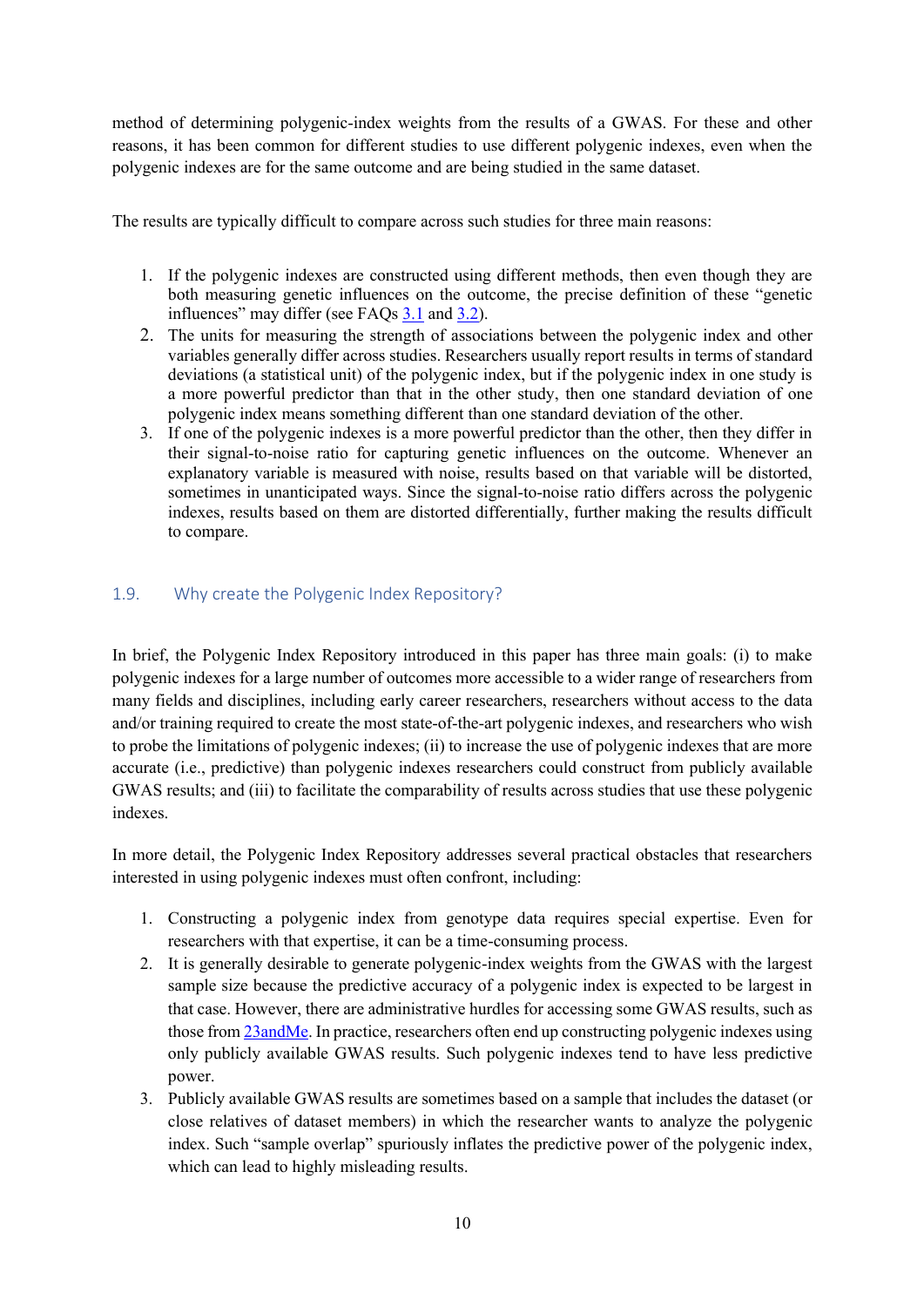4. Because different researchers construct polygenic indexes in different ways, it is hard to compare and interpret results from different studies (see FAQ 1.8)

As we explain in the paper:

We overcome #1 by constructing the [polygenic indexes] ourselves and releasing them to the data providers, who in turn will make them available to researchers. This simultaneously addresses #2 because we use all the data available to us that may not be easily available to other researchers or to the data providers, including genome-wide summary statistics from 23andMe. Using these genome-wide summary statistics from 23andMe is what primarily distinguishes our Repository from existing efforts by data providers to construct PGIs and make them available…It also distinguishes our Repository from efforts to make publicly available [polygenic index] weights directly available for download (although we also do that, for weights constructed without 23andMe data). To deal with #3, for each [outcome] and each dataset, we construct a [polygenic index] from GWAS summary statistics that excludes that dataset. We overcome #4 by using a uniform methodology across the [outcomes].

In addition to providing polygenic indexes constructed using a uniform methodology (which deals with problem  $#1$  listed in FAQ  $1.8$ ), we aim to improve comparability of results based on polygenic indexes in another way (which deals with problems  $#2$  and  $#3$  listed in FAQ 1.8): we derive a "measurementerror-corrected estimator" and provide software for calculating it. This estimator deals with the fact that polygenic indexes can differ from each other in their signal-to-noise ratios. It estimates what the results of an analysis would be if the polygenic index had no noise. It thereby avoids the distortions in results that arise from having a noisy measure. Because it puts results about the polygenic index in the units of the "noiseless" polygenic index, the results from polygenic indexes with different signal-to-noise ratios are expressed in the same units. For more details, see FAQ 2.4.

### 2. Study Design and Results

## 2.1. What outcomes are included in the Polygenic Index Repository? How did you choose the outcomes?

We constructed polygenic indexes for 47 outcomes in 11 datasets, using a consistent methodology. The outcomes (listed in Table 1 in the paper) can be categorized into five groups:

- anthropometric (height and body mass index);
- cognition and education (including number of years of formal schooling and performance on cognitive tests);
- fertility and sexual development (including number of children separately for men and women, and age at first menses);
- health and health behaviors (the largest category, which includes self-rated overall health, several alcohol and smoking-related behaviors, and depressive symptoms); and
- personality and well-being (the next largest category, which includes self-rated risk tolerance, subjective well-being, and adventurousness).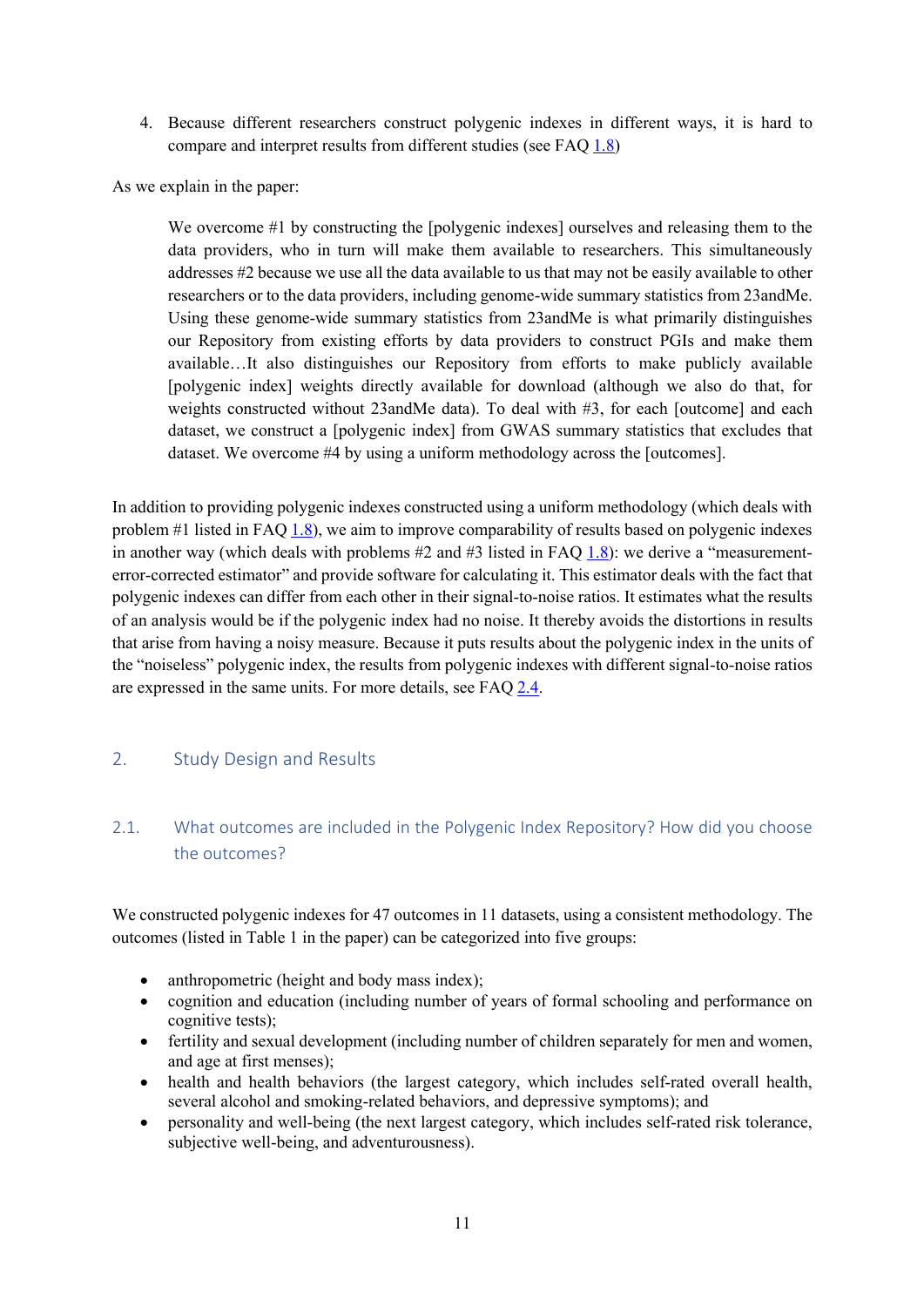The set of 47 outcomes we studied was selected from a larger set of 53 outcomes; we did not create polygenic indexes for the 6 outcomes for which statistical calculations indicated that, based on the GWAS results we had available, a polygenic index was predicted to explain less than 1% of the variation across individuals. Although the specific threshold of 1% is somewhat arbitrary (but see further discussion in FAQ 2.3 below), polygenic indexes with low predictive power are less useful and more likely to generate misleading results (such as false positives) if used.

#### 2.2. How did you create these polygenic indexes?

In order to construct the polygenic indexes, we combined GWAS results from three sources. First, for the 34 outcomes where we could find previously published GWAS, we obtained the publicly available results. Second, we collaborated with the personal genomics company 23andMe. 23andMe contributes to academic research by analyzing the data of customers who consent to participate in research. For this paper, 23andMe provided GWAS results for 37 outcomes, 9 of which had not previously been published. Third, for 25 outcomes, we conducted a GWAS ourselves in the UK Biobank, a large-scale biomedical database accessible to researchers. When more than one of these sources of GWAS results was available for an outcome, we combined the GWAS results together using a statistical method called meta-analysis. In some cases, we constructed "multi-trait polygenic indexes" using GWAS results for multiple outcomes (Turley et al., 2018); these polygenic indexes are often more predictive than a standard "single-trait polygenic index" constructed from GWAS results from a single outcome (FAQ 1.3), but the results from analyzing multi-trait polygenic indexes are sometimes more difficult to interpret (FAQ  $2.5$ ).

#### 2.3. How predictive are the polygenic indexes in the Repository?

To assess the predictive power of the polygenic indexes, we used data from 5 of the 11 participating datasets (those for which we had access to both the outcome and genotype data we needed to construct the polygenic indexes). In each of these 5 datasets, we calculated the predictive power of every polygenic index for which the dataset contained data on the relevant outcome (see FAQ 2.1).

The predictive power of the polygenic indexes varies substantially across the outcomes and validation datasets. The polygenic index for height has the greatest predictive power. It predicts 26% to 34% of the variation across individuals, depending on the validation dataset. Next is the polygenic index for body mass index (BMI), whose predictive power ranges from 13% to 15% in our validation datasets. Several outcomes—cognitive performance, age at first menses, and educational attainment—have a polygenic index with predictive power in the range of 6% to 12%. Among the least predictive are the polygenic indexes for satisfaction with family and satisfaction with friendships, whose predictive powers in our validation datasets range from 0.3% to 0.7% (they were included because their predictive power was statistically expected to exceed 1%; see FAQ 2.1). The predictive powers for the other polygenic indexes in the Repository lie somewhere between 1% and 6%.

Although the effects explained by these polygenic indexes are small-to-modest, they can nevertheless be useful in research. For instance, the environmental factors studied in economics research typically have predictive power smaller than 5%, often 1% or smaller. Among the strongest predictors of educational attainment is family socioeconomic status, which has predictive power of roughly 15%. In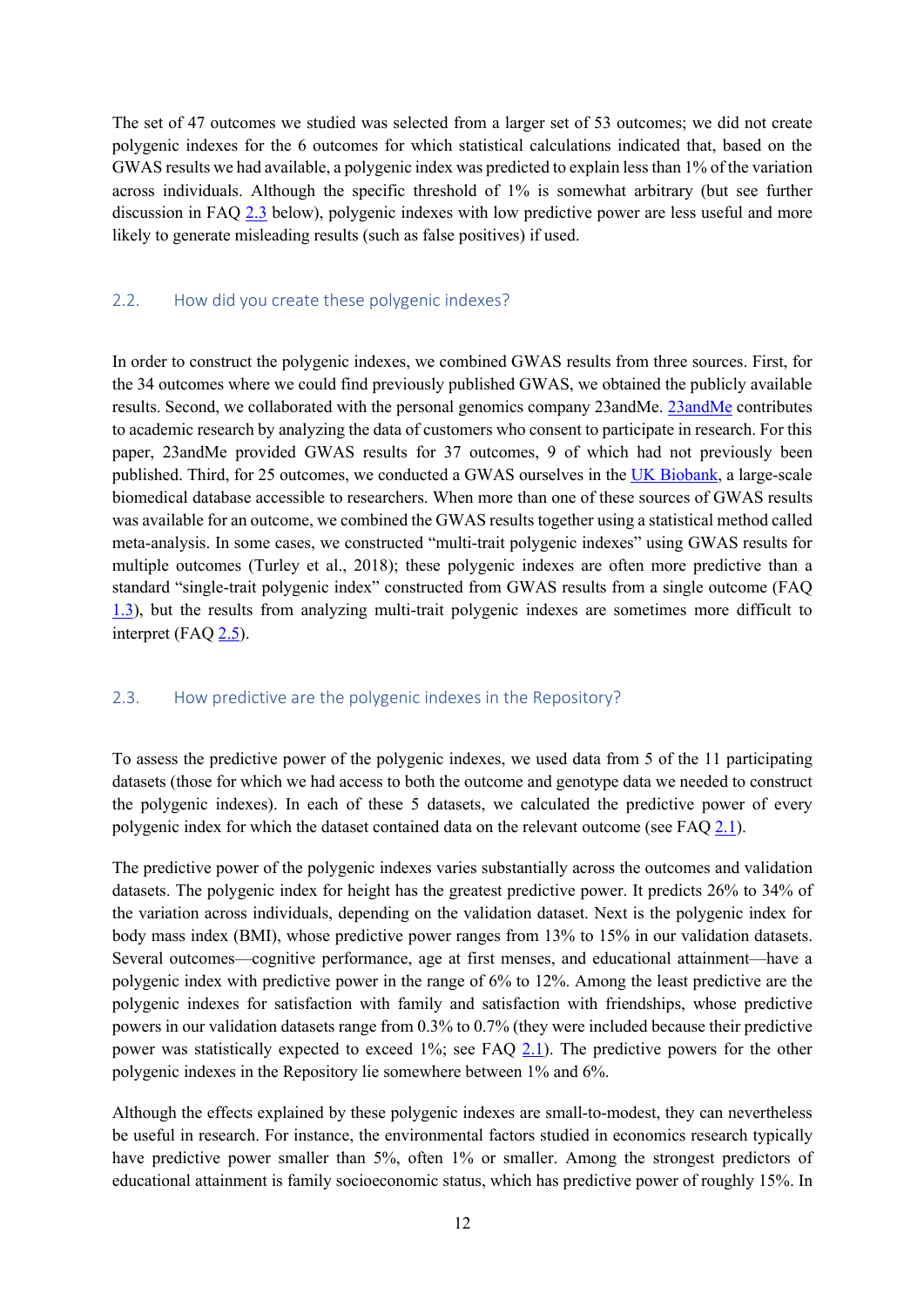a standard categorization used in psychology (Cohen, 1992; percentages here are squared *r* values) predictive power less than 9% is "small" while predictive power greater than 25% (rarely attained in psychological research) is "large." We caution, however, that these comparisons of the effect sizes of polygenic indexes and environmental influences aren't apples-to-apples because researchers usually study one particular environmental factor or many on an outcome, whereas a polygenic index summarizes the predictive power of SNPs across the genome. As discussed further in FAQ 3.3, for social and behavioral outcomes, the sum of all environmental (i.e., non-genetic) influences substantially outweigh the sum of all genetic influences that a polygenic index aims to capture.

As we discuss in FAQ 3.3, an individual's polygenic indexes (even for height) do *not* very accurately predict that individual's outcomes. However, polygenic indexes are useful for *scientific studies* (including social science, health research, etc.). Such studies are concerned with aggregate population trends and averages rather than with individual outcomes. For example, for a polygenic index that predicts 1% of the variation across individuals, studies of its association with other variables can be well powered in sample sizes as small as 785 individuals; 10 out of the 11 datasets participating in the Repository have sample sizes larger than that.

A major goal of the Polygenic Index Repository is to enable other research that is valuable to social scientists and health researchers. Such studies are already being conducted with some polygenic indexes (see FAQ 1.9). For some outcomes, the polygenic indexes in the Repository are more predictive than those that were previously possible to construct; examples include having asthma/eczema/rhinitis, number of cigarettes smoked per day, having migraines, nearsightedness, self-reported physical activity, self-rated overall health, extraversion (i.e., being outgoing), and subjective well-being (i.e., self-reported happiness or life satisfaction). For other outcomes, polygenic indexes were not available prior to this paper because there had been no large published GWASs for those outcomes; examples include childhood reading, self-rated math ability, and self-reported narcissism, and several allergies including to pollen.

## 2.4. What is the "measurement-error-corrected estimator"? How will it and the Repository improve comparability of results across future studies?

To understand this tool, it's helpful to imagine the theoretically ideal polygenic index that could result from an infinitely large GWAS. In the paper, we call the predictor that would result from this ideal GWAS the "additive SNP factor." The actual polygenic indexes that exist in the world are "noisy" measures of, and therefore only proxies for, this additive SNP factor. The signal-to-noise ratio of a polygenic index—i.e., the extent to which it reflects the additive SNP factor—is determined by the sample size of the GWAS from which the polygenic index is constructed (a larger GWAS leads to less noise and therefore a higher signal-to-noise ratio). The fact that the polygenic index is noisy distorts the results of most analyses that use the polygenic index (relative to what the results would be with the ideal predictor). These distortions can lead researchers to reach incorrect conclusions. For example, in an analysis of how genes and environments interact in influencing some outcome, the noise in the polygenic index will usually cause a researcher to underestimate how strongly genes and environments interact.

Moreover, as discussed in FAQ 1.8, there are many reasons why two polygenic indexes for the same outcome could differ from each other, including differences in the GWAS that the polygenic index is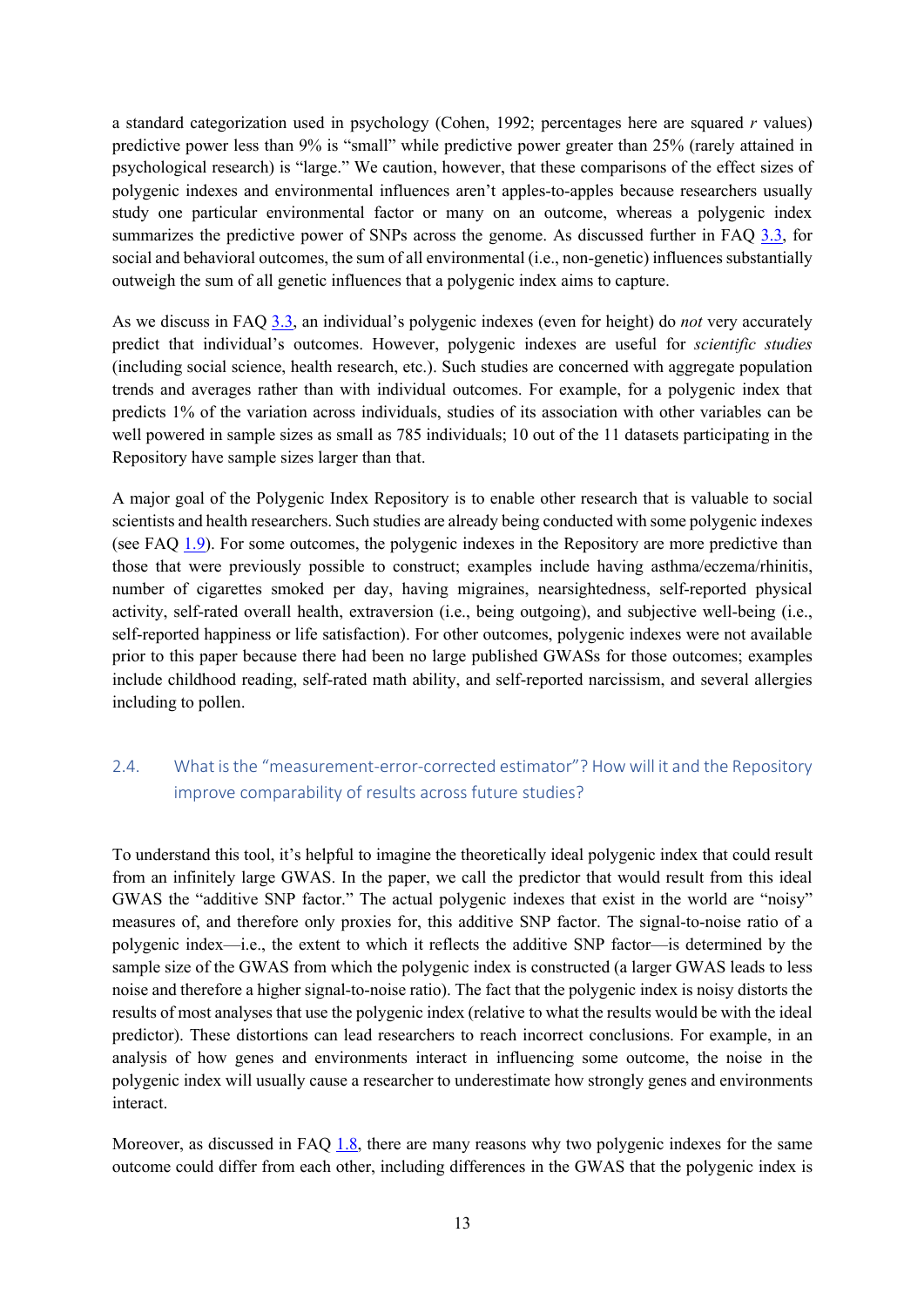based on and different methods for constructing the polygenic index. Many of these differences among GWASs produce differences in the signal-to-noise ratios of their resulting polygenic indexes. Two studies using polygenic indexes with different signal-to-noise ratios will, in turn, have results that are distorted to differing degrees, reducing comparability of results across studies that use the polygenic indexes.

The "measurement-error-corrected estimator" we derive in the paper enables researchers to conduct analyses *without* the distortion that comes from the noise. It works because we (often) have a good estimate of how much noise a given polygenic index has. We can use that information to calculate what the results of an analysis would have been if the polygenic index had no noise. The estimator improves comparability of results across papers because it avoids the distortions in results that arise from having a noisy polygenic index. Rather than being distorted to different degrees, two studies using polygenic indexes with different signal-to-noise ratios that use our estimator will both have undistorted results. We have made available the software for this estimator. We will maintain and provide user support for this software.

Moreover, across all the polygenic indexes and across all the datasets participating in the Repository, we constructed the polygenic indexes in a uniform way. To the extent that future studies use the polygenic indexes from the Repository, their results will therefore be more comparable.

### 2.5. What is in the User Guide that accompanies the Repository?

Along with the polygenic indexes, we have distributed to the participating datasets a User Guide. Data providers will distribute this User Guide to researchers as part of the Repository. The User Guide contains technical details about the construction of the polygenic indexes, as well as details about data and software availability. It also describes a set of key interpretational considerations that researchers should keep in mind when analyzing polygenic indexes. These include when to use a single-trait versus multi-trait polygenic index (see FAQ 2.1) and reasons why associations between a polygenic index and an outcome generally cannot be interpreted as causal (see FAQ 1.5). Finally, the User Guide contains a discussion of six "interpretational considerations" that we urge researchers who use polygenic indexes to consider as part of the responsible conduct and communication of their research (see FAQ 3.7).

#### 2.6. Who can access the Repository polygenic indexes, and how?

Researchers can access the Repository polygenic indexes through the data access procedures for each of the datasets participating in the Repository. These are summarized in the Supplementary Note of the paper. Typically, data providers require researchers to submit a brief a description of the planned research and to sign a Data Use Agreement. The Data Use Agreement usually requires researchers to agree to protect the confidentiality of individuals in the dataset and, to that end, to analyze the data on computers that satisfy certain security protocols.

We provided the polygenic indexes we created to the 11 datasets participating in the Repository, so that the data providers can distribute them to users of the datasets. We designed the Repository this way for three reasons (corresponding to problems #1, #2, and #3 in FAQ 1.9; problem #4 is addressed by using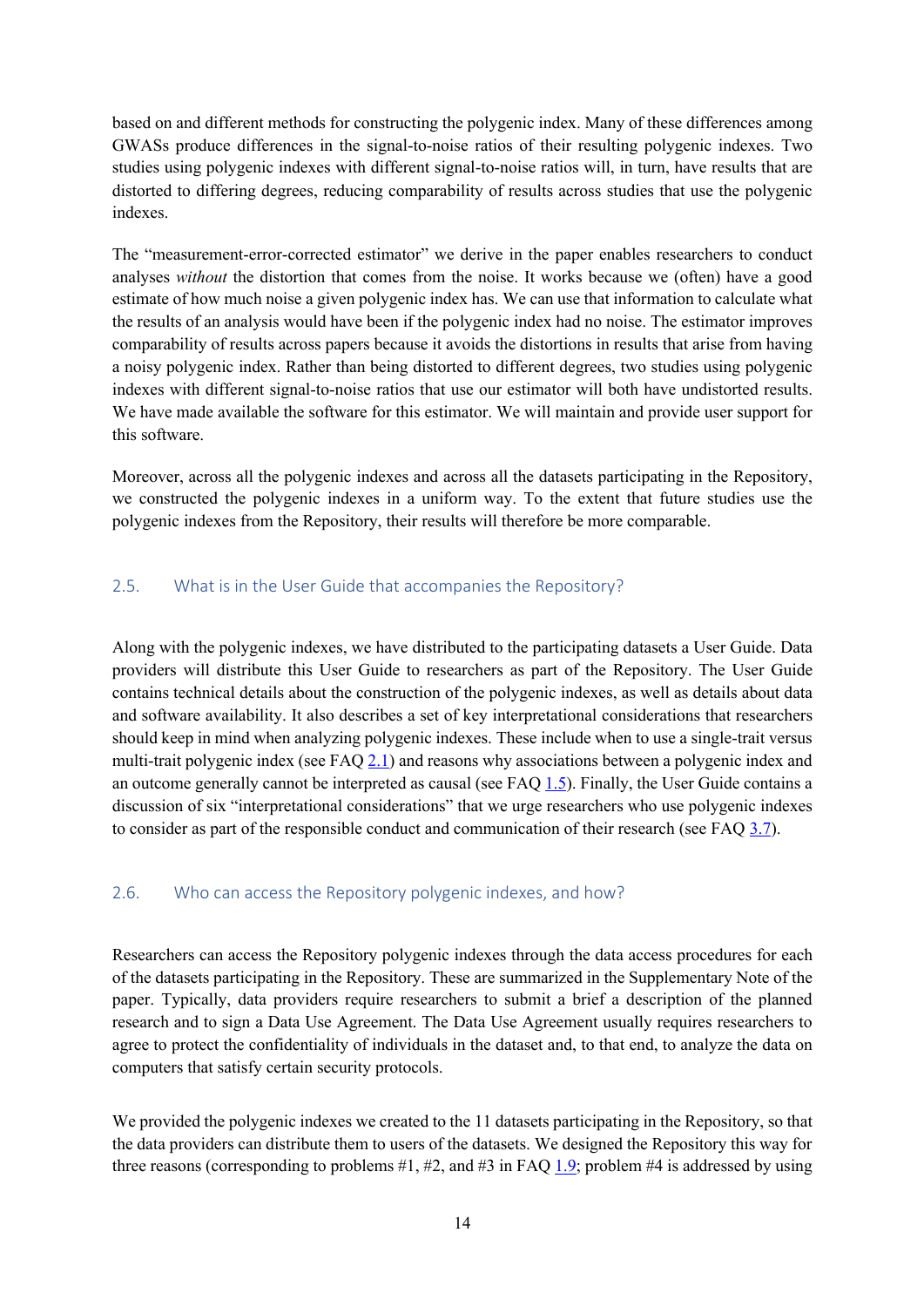a consistent methodology for constructing the polygenic indexes). First, because we are making available the polygenic indexes (rather than the GWAS results from which they are constructed), researchers do not need to spend time constructing the polygenic indexes from GWAS results. Second, for many outcomes, the polygenic indexes we construct are based on more data than are in the largest previously published GWAS. Because the Repository polygenic indexes for those outcomes are based on more data, they are more accurate (i.e., predictive) than polygenic indexes that could be constructed based only on publicly available GWAS results. Third, we tailored the polygenic indexes we constructed to each of the 11 datasets. Specifically, we ensured that for a given dataset, its polygenic indexes were *not* based on GWAS results that included that dataset (which would have led to "sample overlap" that would make it problematic to use the polygenic index with that dataset).

### 2.7. How will the Repository be updated?

We plan to update the Repository regularly as new GWAS are published or new data become available in which we can conduct our own GWAS. The updates will increase the predictive power of polygenic indexes already in the Repository, as well as expand the set of outcomes for which polygenic indexes are available. We also expect to include additional datasets whose stewards want to participate in the Repository and make their data broadly available to the research community.

## 3. Ethical and social implications of the study

## 3.1. Do GWAS or the polygenic indexes they produce identify the gene—or genes—"for" a particular outcome?

No. GWAS of complex outcomes identify *many* SNPs that are associated with an outcome like height or educational attainment. Although it was once believed that scientists would discover numerous strong one-to-one associations between specific genes and outcomes, we have known for a number of years that the vast majority of human traits and other outcomes are complex and are influenced by thousands of genes, each of which alone tends to have a small influence on the relevant outcome.

Furthermore, many complex outcomes are also influenced by parts of the genome that are not genes at all but instead serve to regulate genes (e.g., influencing when a gene is turned on or off). Genes typically contain many SNPs (often dozens or hundreds, in some cases thousands), and there are even more SNPs outside of genes than inside genes. Complex outcomes are often influenced by millions of SNPs.

Although the GWAS that produced the polygenic indexes included in the Repository did find several SNPs that are associated with particular outcomes, we believe that characterizing these as "genes for X"—or, more accurately—"SNPs for X" (e.g., educational attainment, height) is still likely to mislead, for many reasons, and we urge researchers and reporters to avoid this usage.

As an example, consider the outcome of educational attainment. First, most of the variation in people's educational attainment is accounted for by social and other environmental factors, not by additive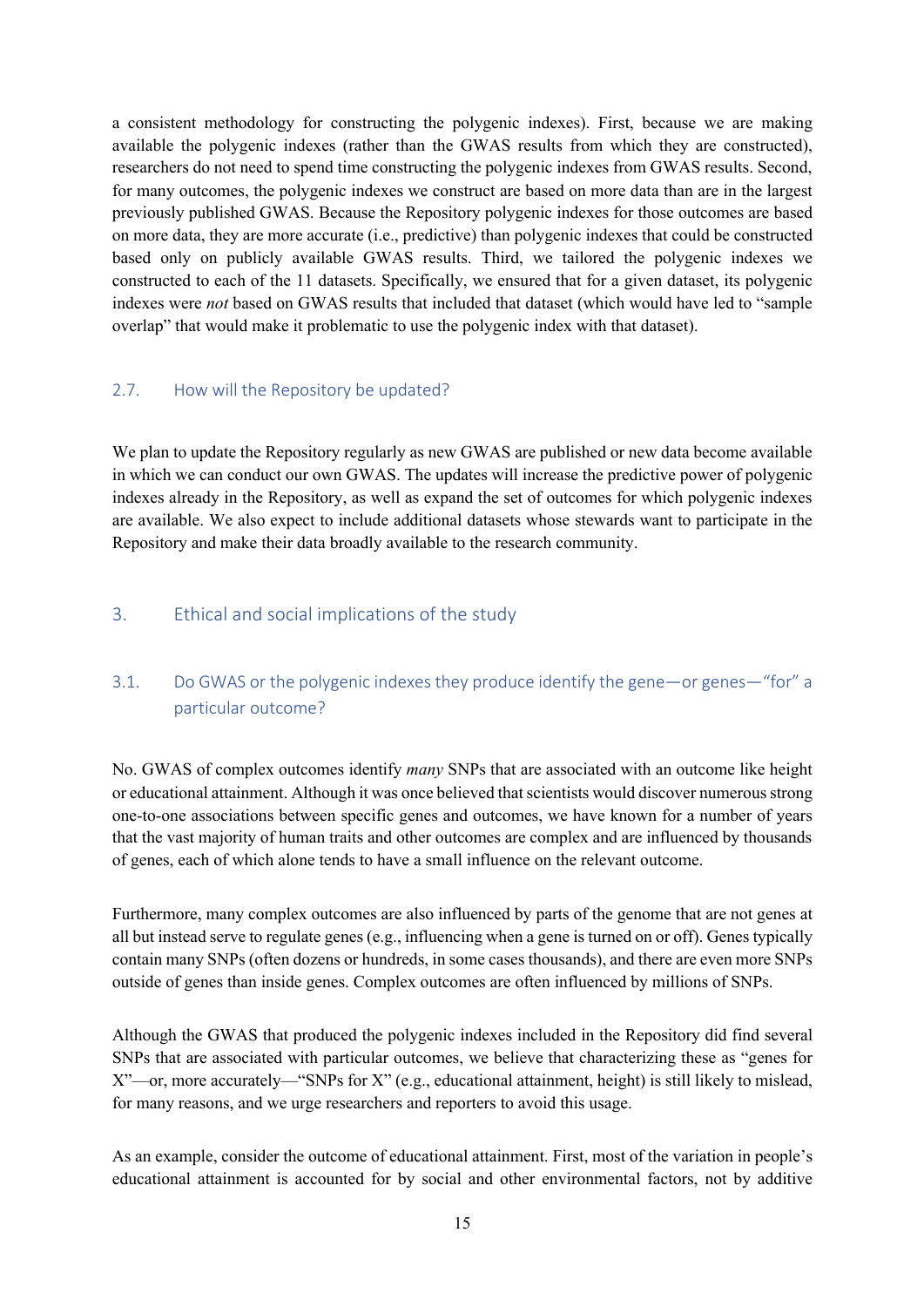genetic effects (See FAQ 3.3). "Genes for educational attainment" might be read to imply, incorrectly, that genes are the strongest predictor of variation in educational attainment.

Second, the SNPs that are associated with educational attainment are also associated with many other things. These SNPs are no more "for" educational attainment than for the other outcomes with which they are associated.

Third, the "predictive" power (see FAQ 1.6) of each individual SNP that we identify is very small. Our previous work (Lee et al., 2018) has shown that genetic associations with educational attainment are comprised of thousands, or even millions, of SNPs, each of which has a tiny effect size. Each SNP is therefore weakly associated with, rather than a strong influence on, educational attainment. "Genes for educational attainment" might misleadingly imply the latter.

Fourth, environmental factors can increase or decrease the impact of specific SNPs (see FAQ 3.3). Put differently, even if a SNP is associated with higher or lower levels of educational attainment *on average*, it may have a much larger or smaller effect depending on environmental conditions. Indeed, in our most recent GWAS of educational attainment (Lee et al., 2018) and elsewhere, we report exploratory analyses that provide evidence of such gene-environment interactions. Educational attainment couldn't even exist as a meaningful object of measurement if we didn't have schools, and having schools introduces societal mechanisms that influence who goes to them. Accordingly, genetic associations with educational attainment necessarily will be mediated by societal systems and therefore genetic variation should often be expected to interact with environmental factors when it influences social phenomena, such as educational attainment. "Genes for educational attainment" suggests a stability in the relationship between these genes and the outcome of educational attainment that does not exist.

Finally, SNPs do not affect educational attainment directly. As described in our previous work (Lee et al., 2018), the genes identified as associated with educational attainment tend to be especially active in the brain and involved in neural development and neuron-to-neuron communication. The "predictive" power (see FAQ 1.6) of SNPs on educational attainment may therefore be the result of a long process starting with brain development, followed by the emergence of particular psychological traits (e.g., cognitive abilities and personality). These traits may then lead to behavioral tendencies as well as experiences and treatment by parents, peers, and teachers. All of these factors may additionally interact with the environment in which a person lives. Eventually these traits, behaviors, and experiences may influence (but not completely determine) educational attainment.

## 3.2. Do polygenic indexes show that these outcomes are determined, or fixed, at conception?

Absolutely not. Social and other environmental factors account for most variation in most of the outcomes for which the Repository contains polygenic indexes. But even if it were true that genetic factors accounted for *all* of the differences among individuals in an outcome, it would *still* not follow that an individual's outcome is "determined" at conception. There are at least three reasons for this.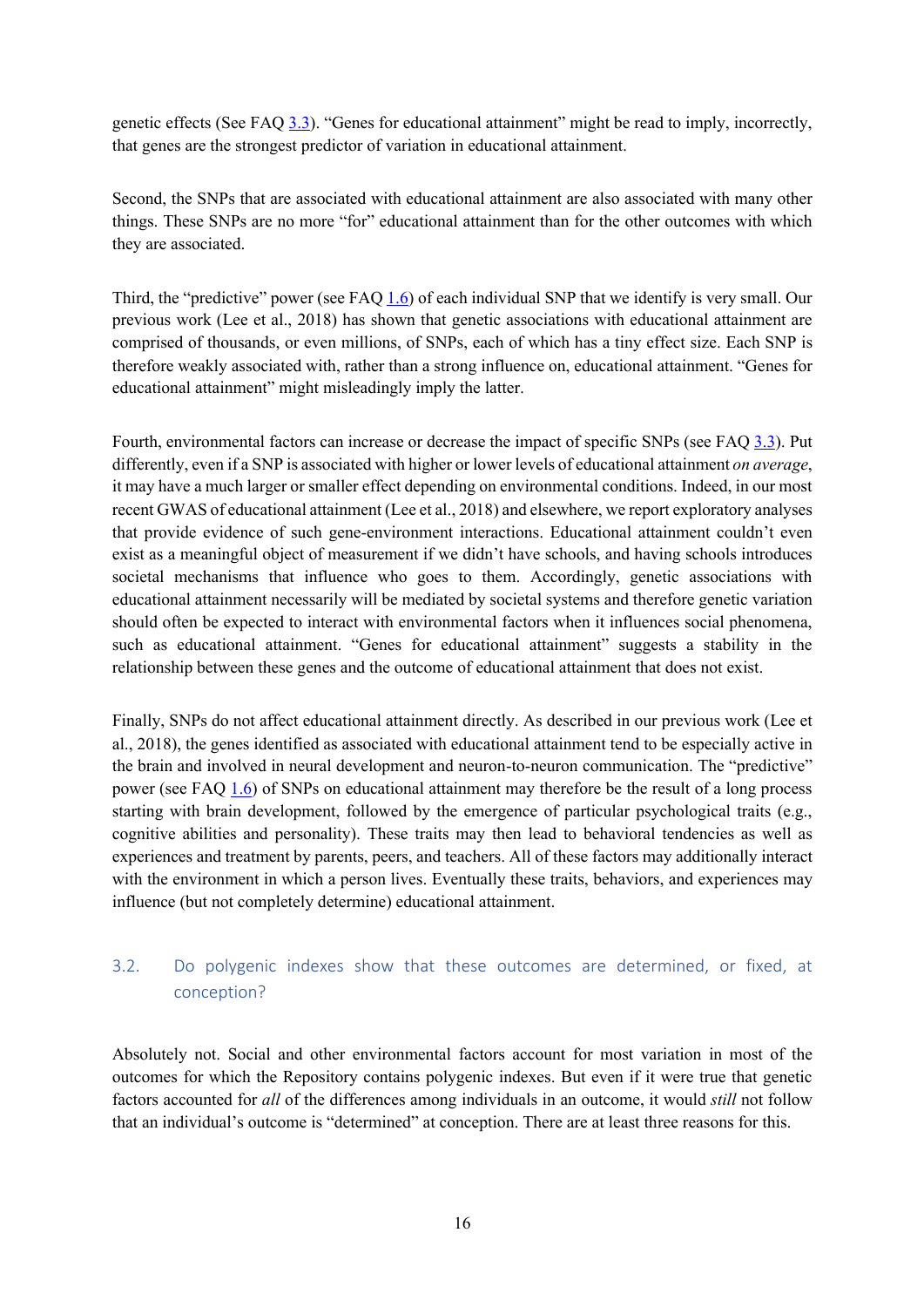First, some genetic effects may operate through environmental channels (Jencks, 1980). Again, consider educational attainment as an example. Suppose—hypothetically— that some of the SNPs in the index help students to memorize and, as a result, to become better at taking tests that rely on memorization. In this example, changes to the intermediate environmental channels—the type of tests administered in schools—could have large effects on individuals' educational attainment, even though individuals' genome would not have changed. Certain SNPs may not be associated with educational attainment *at all* if schools did not use tests that rely on memorization. More generally, the polygenic index for educational attainment in the Repository might be less predictive if the education system were organized differently than it is at present (see also FAQ 3.3).

Second, even if the genetic associations with educational attainment operated entirely through nonenvironmental mechanisms that are difficult to modify (such as direct influences on the formation of neurons in the brain and the biochemical interactions among them), there could still exist powerful environmental interventions that could change the genetic relationships. In a famous example suggested by the economist Arthur Goldberger, even if all variation in unaided eyesight were due to genes, there would still be enormous benefits from introducing eyeglasses (Goldberger, 1979). Similarly, policies such as a required minimum number of years of education and dedicated resources for individuals with learning disabilities can increase educational attainment in the entire population and/or reduce differences among individuals.

Third, even if the genetic effects on an outcome were not influenced by changes in the environment, those environmental changes themselves could still have a major impact on the outcome in the population as a whole. For example, if young children were given more nutritious diets, then everyone's school performance might improve, and college graduation rates might increase. Or consider the outcome of height: 80%-90% of the variation across individuals in height is due to genetic factors. Yet the current generation of people is much taller than past generations due to changes in the environment such as improved nutrition.

## 3.3. Can the polygenic indexes from the Repository be used to accurately predict a particular person's outcomes?

No. While the "predictive" power (see FAQ 1.6) of our polygenic indexes makes most of them useful in research for some purposes (see FAQ 2.3), these polygenic indexes *fail to predict* the majority of variation across individuals. Even for height—the outcome for which our polygenic index has the greatest predictive power—the index fails to predict 70% of the variation.

Indeed, an important message of a number of our earlier papers is that DNA does *not* "determine" an individual's behavioral and social outcomes, for at least four reasons: First, in the environments in which the outcomes have been measured, other studies have estimated that the additive effects of SNPs will only ever account (even with arbitrarily large samples used to construct polygenic indexes) for a minority of the variation across individuals in the outcomes we study. For example, we estimate that the theoretical upper bound for additive effects of SNPs would account for 46% of the variation in height, 24% in body mass index, 20% in age at first menses, and less than 10% for most of the social/behavioral outcomes we study. So even a hypothetical polygenic index that perfectly reflects the additive SNP factor (see FAQ 2.4) could only explain a small fraction of the variation across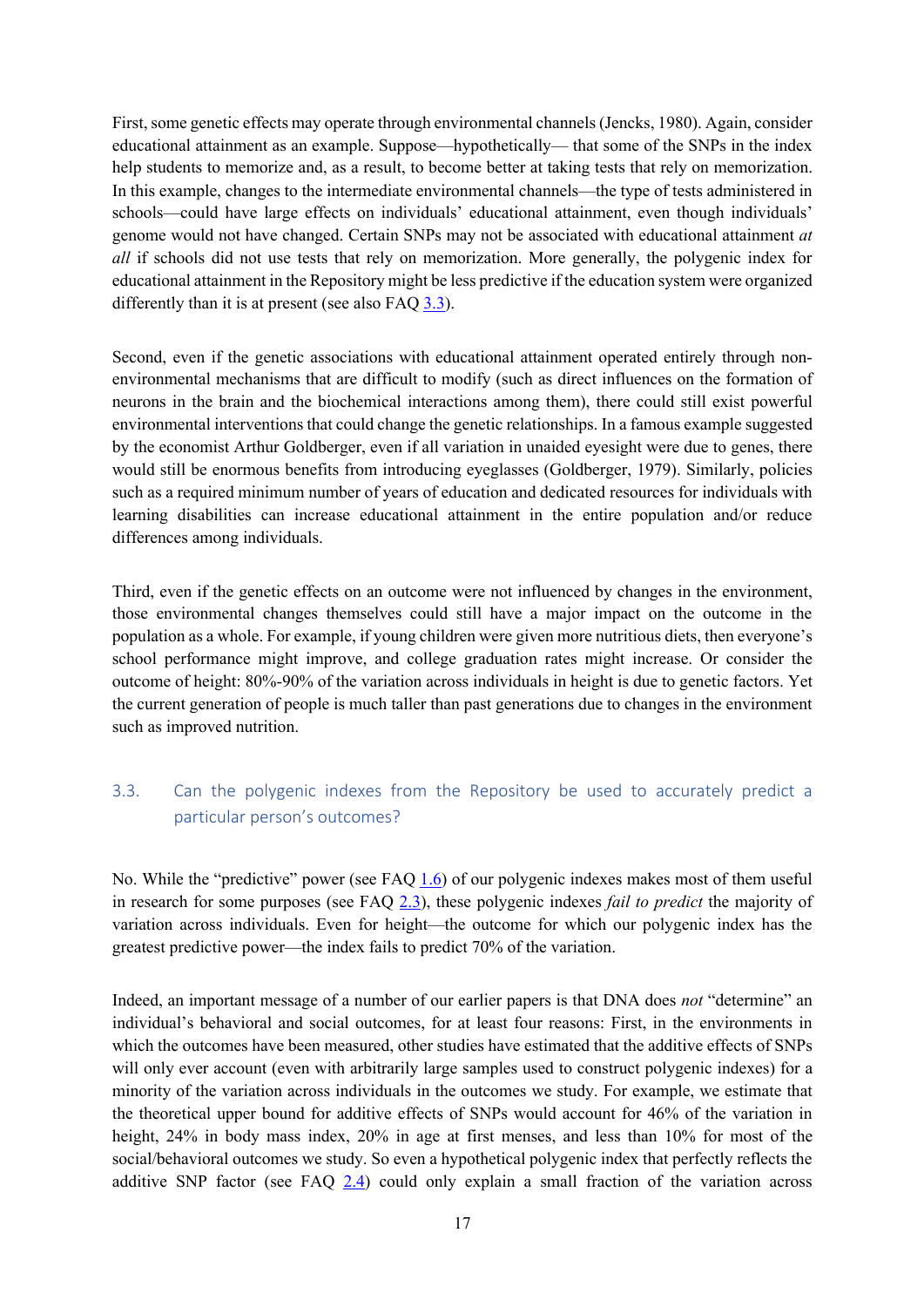individuals. Second, *today's* polygenic indexes are *not* perfect; they are only able to predict a fraction of that already small fraction of cross-sectional predictive power. Third, since SNPs matter more or less depending on environmental context (see FAQ 3.2), a polygenic index might be less (or more) predictive for individuals in some environments than for individuals in others. Finally, and similarly, polygenic predictions only hold for as long as the environment in which they were developed remains substantially the same.

To illustrate these final two reasons, consider the example of educational attainment (for which we have included a polygenic index in the Repository and on which we have done previous research): if the pedagogy underlying the educational system in which the GWAS that produced the polygenic index was conducted is substantially different than the pedagogy of the *different population* to which that polygenic index is being applied, the polygenic index may be less (or, conceivably, more) predictive in this second population (for an example, see FAQ 3.2). The same is true if the polygenic index is applied to the same population, but at a *later time* when the pedagogy has changed substantially. Just as eyeglasses allow those genetically predisposed to poor vision to have nearly perfect vision, innovations in education (say, an innovation that makes education irresistibly engaging, thus mitigating the risk to those with SNPs associated with lower ability to pay attention or maintain self-control) might result in those with lower polygenic indexes now achieving just as much education, on average, as those with higher polygenic indexes.

As sample sizes for GWAS continue to grow, it will likely be possible to construct polygenic indexes for many outcomes whose predictive power comes closer to the total amount of variation that is theoretically predictable from additive effects of common SNPs for those outcomes (the upper bounds given above). Even these levels of predictive power would pale in comparison to some other scientific predictors. For example, professional weather forecasts correctly predict about 95% of the variation in day-to-day temperatures. Weather forecasters are therefore vastly more accurate forecasters than social science geneticists will ever be.

Note: Polygenic indexes created by GWASs are increasingly used by commercial and research directto-consumer platforms to predict individual outcomes. We recognize that returning individual genomic "results" can be a fun way to engage people in research and other projects and has at least the theoretical potential to stoke their interest in, and educate them about, genomics and how genes and environments interact. But it is important that participants/users understand that, at present, most of these individual results, including all social and behavioral outcomes, are not *meaningful* predictions (in the sense that they generally have very little predictive power at the individual level). Failure to make this point clear risks sowing confusion and undermining trust in genetics research.

## 3.4. Can the polygenic indexes accurately be used for research studies in non-Europeanancestry populations?

No. We constructed polygenic indexes only for individuals classified as "European ancestry." (The precise definition of "European ancestry" differs in different datasets, but it usually means that a person's pattern of genetic variation across the genome is statistically close to the average pattern from a "reference sample" for some European country. The reference samples used by geneticists are based on samples of people who live in the European country today and whose recent ancestors also lived in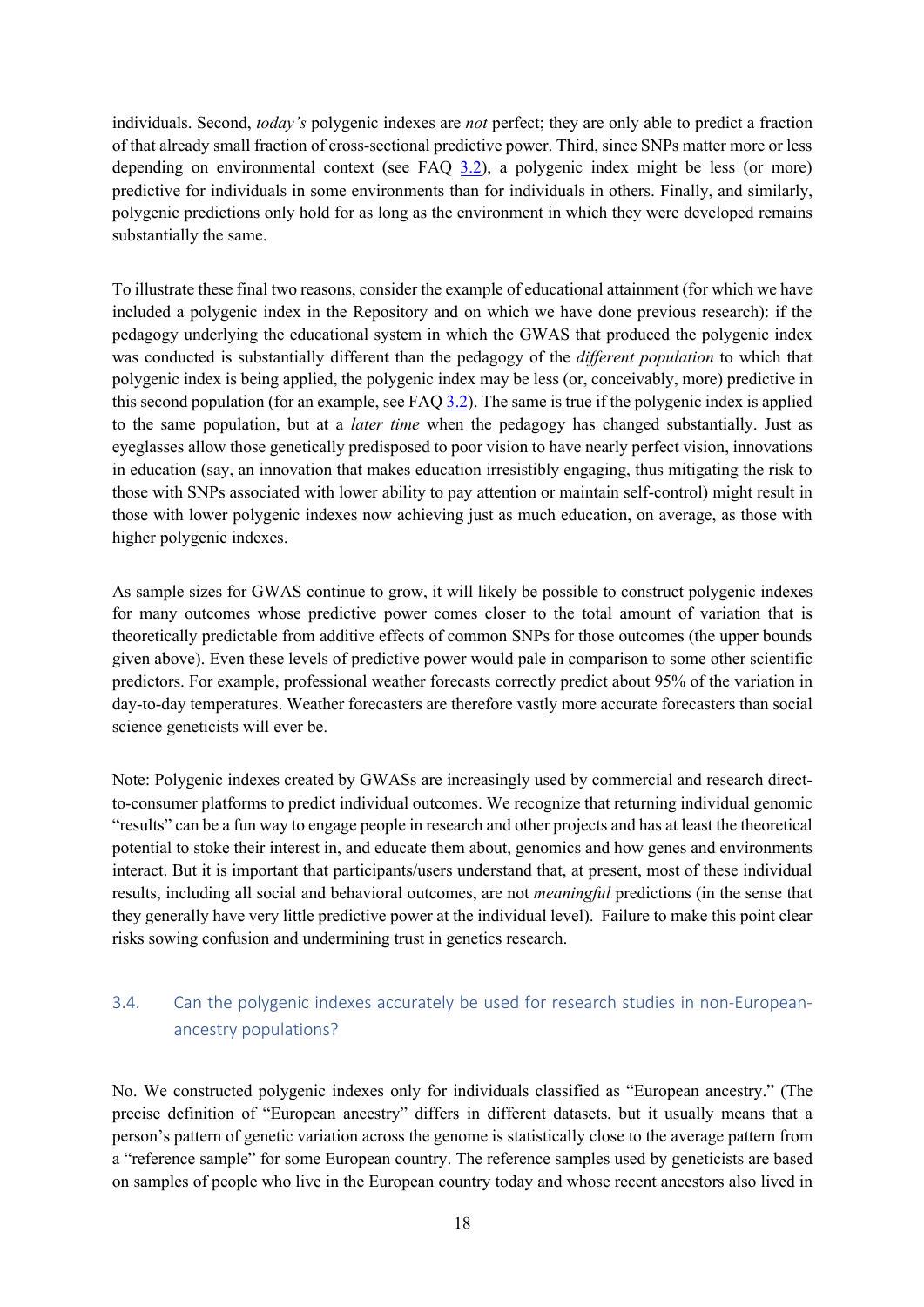that country.) Therefore, the Polygenic Index Repository only includes polygenic indexes for these individuals.

The main reason we only constructed polygenic indexes for these individuals is that the polygenic indexes are likely to be much less predictive—and hence much less useful—in a sample of people of non-European ancestries. That is because our original GWAS data was obtained from samples of people with European-ancestry, and GWAS results have been found to have only limited portability across ancestries (Belsky et al., 2013; Domingue et al., 2015, 2017; Martin et al., 2017; Vassos et al., 2017). There are a number of reasons for the limited portability. For one thing, the set of SNPs that are associated with an outcome in people of European ancestries is unlikely to overlap closely with the set of SNPs associated with the outcome in people of non-European ancestries. And even if a given SNP is associated in both ancestry groups, the effect size—in other words, the strength of the association will almost surely differ. This is primarily because linkage disequilibrium (LD) patterns (i.e., the correlation structure of the genome) vary by ancestry. This means that some SNP may be associated with the outcome because the SNP is in LD (i.e., correlated) with a SNP elsewhere in the genome that causally affects education (see FAQ 1.5). If the strength of the correlation is greater in one ancestry group than in another, then the size of the association will be larger in that ancestry group. Moreover, even if LD patterns were similar in each ancestry group, the association may differ in different groups because environmental conditions differ (see FAQ 1.6). The fact that there are differences across ancestry groups in the set of associated SNPs and their effect sizes means that the weights for constructing polygenic indexes in European-ancestry individuals (FAQ 1.3) would be the "wrong" weights for non-European-ancestry individuals. For a more extensive, excellent discussion of these and related issues, see Graham Coop's blog post, "Polygenic scores and tea drinking."

Unfortunately, this attenuation of predictive power means that for non-European-ancestry populations, many of the benefits of having a polygenic index available will have to wait until large GWAS studies are conducted using samples from these populations. (Currently, most large genotyped samples are of European ancestries.) We intend that future versions of the Polygenic Index Repository will include polygenic indexes for non-European-ancestry populations, once it becomes possible to produce polygenic indexes with adequate predictive power. We believe that the relative scarcity of polygenic indexes that can be used for research that focuses on non-European ancestry groups is a disparity that should be rapidly eliminated by prioritizing GWAS studies that focus on non-European populations.

## 3.5. Would it be appropriate to use the Repository social and behavioral polygenic indexes in policy or practice?

No. We reiterate that polygenic indexes are poor predictors of social and behavioral outcomes (see FAQs 2.3 and 3.3). Their *incremental* predictive power over and above other, non-genetic predictors that are already used is even smaller than a polygenic index's predictive power on its own. Moreover, the predictive power of the polygenic indexes for social and behavioral outcomes depends on the environment in which the GWAS participants live (FAQ 3.3). Thus, enshrining polygenic indexes in policy risks basing policy (which can be difficult to change) on weak predictions that could become even weaker or nonexistent as the environment changes. Furthermore, the polygenic indexes can operate through environmental channels (FAQ 3.2). Allocating resources based on polygenic indexes could therefore exacerbate inequalities that were originally due to environmental disparities (a similar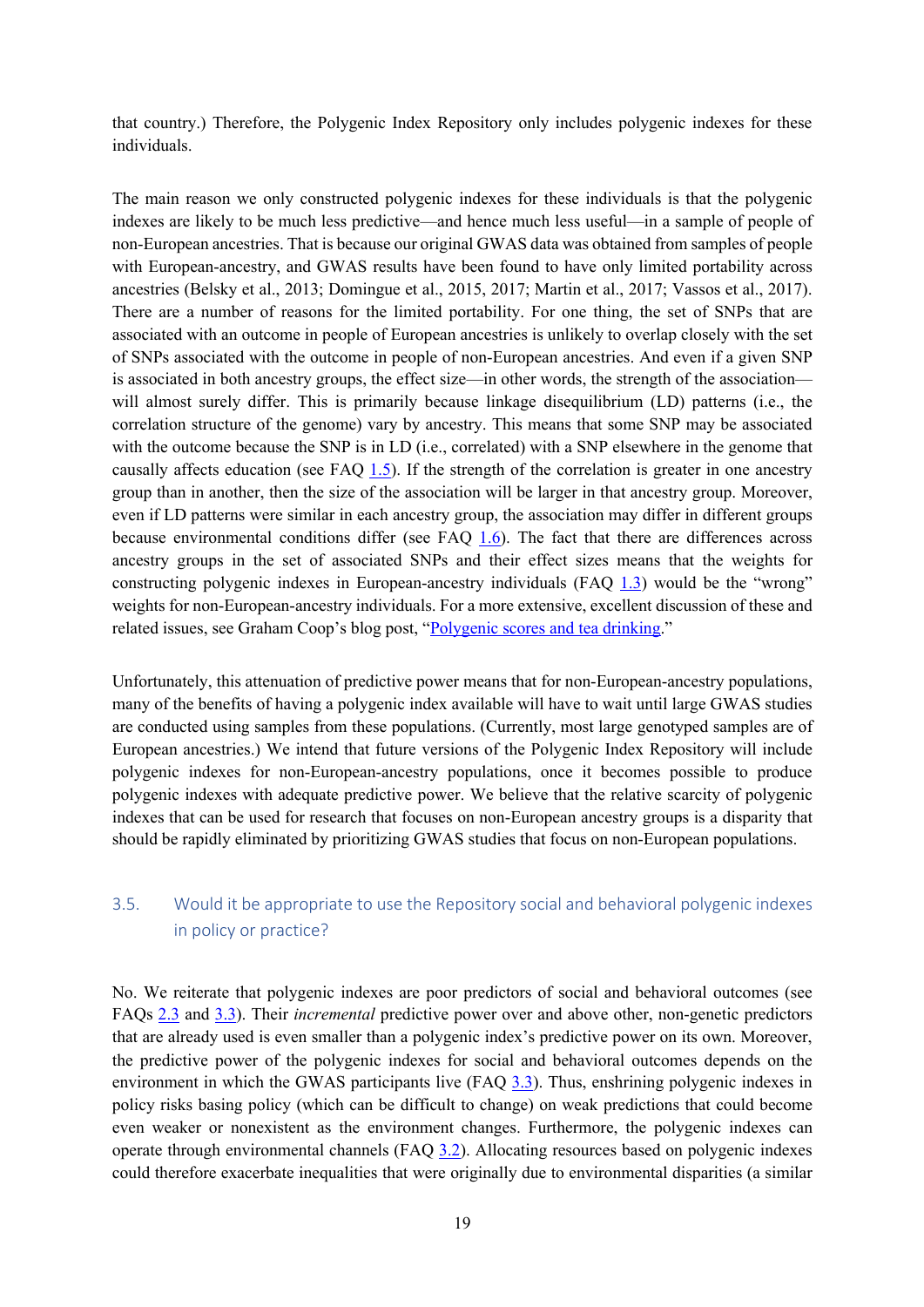risk to that of other biased algorithms that bake in pre-existing discrimination). Using polygenic indexes in order to prioritize giving resources to individuals who are already advantaged would further limit the opportunities of individuals who are disadvantaged, which would be ethically inappropriate. Finally, even if polygenic indexes were used to offer additional resources to disadvantaged individuals, any small potential benefits of using such weak individual predictors would almost certainly be offset by the risk of stigmatization and by the fact that this technology is currently only accessible to people of European ancestries (FAQ 3.4). For all these reasons, we are deeply skeptical that the Repository social and behavioral polygenic indexes have any appropriate role to play in policy now or in the foreseeable future.

## 3.6. Could research on polygenic indexes lead to discrimination against, or stigmatization of, people with higher or lower polygenic indexes for certain outcomes? If so, why facilitate the spread of polygenic indexes?

Unfortunately, like a great deal of research—including, for instance, research identifying genomic variation associated with increased cancer risk—the results can be misunderstood and misapplied. This includes being used to discriminate against those with higher or lower polygenic indexes for certain outcomes (e.g., in insurance markets). Nevertheless, for a variety of reasons, in this instance, we do not think that the best response to the possibility that useful knowledge could be misused is to refrain from producing the knowledge. Moreover, many researchers already have access to and use polygenic indexes; against this background, the Repository helps ensure that a much wider array of researchers have the same opportunity to access and probe these research tools, and also that the polygenic indexes themselves will be more accurate. Here, we briefly discuss some of the broad potential benefits of this research. We then describe what we see as our ethical duty as researchers conducting this work.

First, one benefit of conducting social-science genetics research in ever larger samples is that doing so allows us to correct the scientific record. An important theme in our earlier work has been to point out that most existing studies in social-science genetics that report genetic associations with behavioral outcomes have serious methodological limitations, fail to replicate, and are likely to be false-positive findings (Benjamin et al., 2012; Chabris et al., 2012, 2015). This same point was made in an editorial in *Behavior Genetics* (the leading journal for the genetics of behavioral outcomes), which stated that "it now seems likely that many of the published [behavior genetics] findings of the last decade are wrong or misleading and have not contributed to real advances in knowledge" (Hewitt, 2012). One of the most important reasons why earlier work has generated unreliable results is that the sample sizes were far too small, given that the true effects of individual SNPs on behavioral outcomes are tiny. Pre-existing claims of genetic associations with complex social-science outcomes have reported widely varying effect sizes, many of them purporting to "predict" as much of the variation across individuals as do the polygenic indexes we construct in this paper that aggregate the effects of millions of SNPs.

Second, behavioral genetics research also has the potential to correct the *social* record and thereby to help *combat* discrimination and stigmatization. For instance, overestimating the role of genetics can be damaging, and the present work can help debunk the myth of genetic determinism. By quantifying how various outcomes are predicted by genetic data, we show that for all of the outcomes we study, the genetic data can explain a very small fraction of the variation across individuals (see FAQ 2.3). By clarifying the *limits* of deterministic views of complex outcomes, recent behavioral genetics research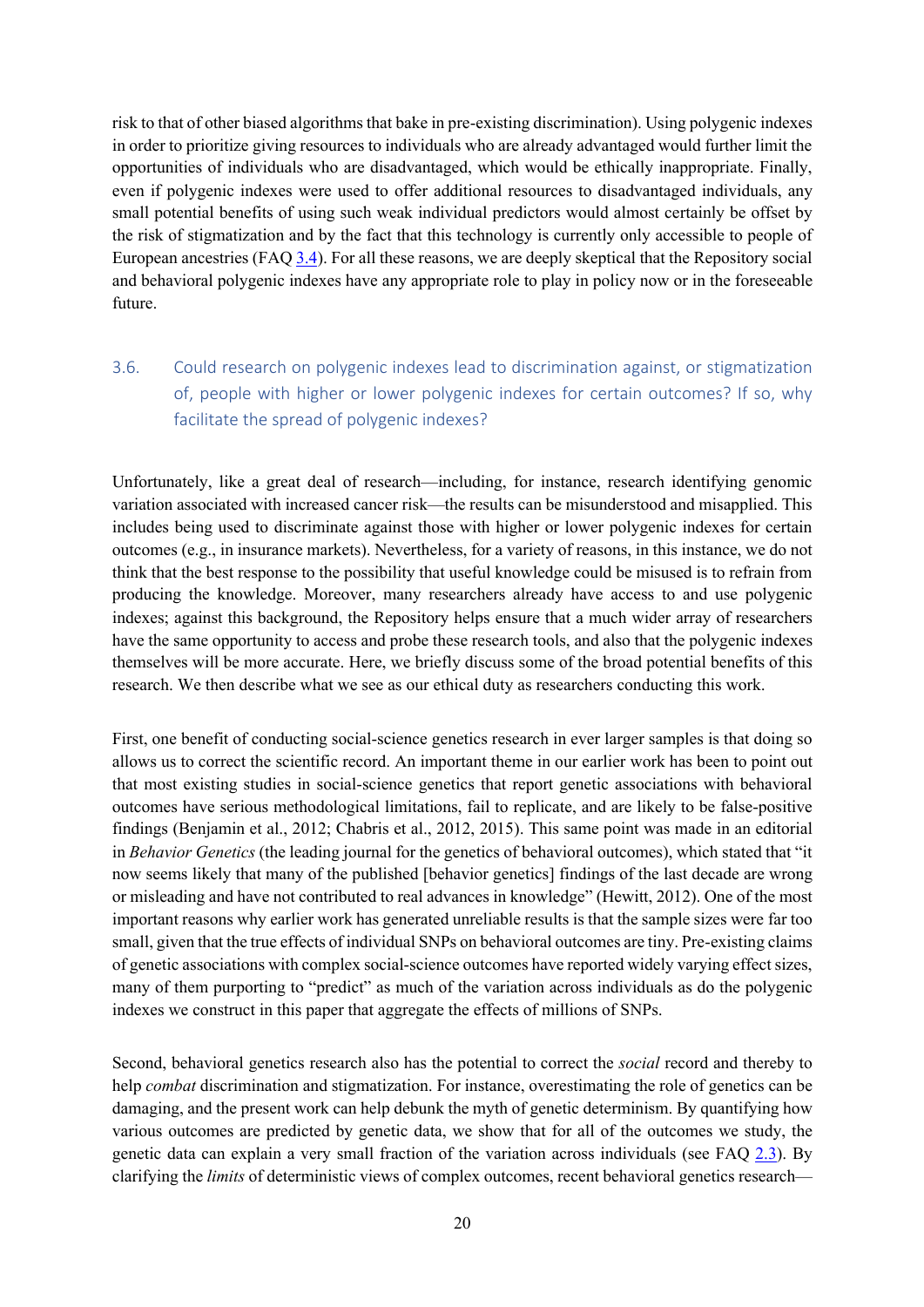if communicated responsibly—could make appeals to genetic justifications for discrimination and stigmatization *less* persuasive to the public in the future.

Third, behavioral genetics research has the potential to yield many other benefits, especially as sample sizes continue to increase—as briefly summarized in FAQ 1.9. Foregoing this research necessarily entails foregoing these and any other possible benefits, some of which will likely be the result of serendipity. Indeed, very few of the uses of polygenic indexes were anticipated when they were first proposed (Wray, Goddard and Visscher, 2007).

In sum, we agree with the U.K. Nuffield Council on Bioethics, which concluded in a report (Nuffield Council on Bioethics, 2002, p114) that "research in behavioural genetics has the potential to advance our understanding of human behaviour and that the research can therefore be justified," but that "researchers and those who report research have a duty to communicate findings in a responsible manner" (see FAQ 3.7).

## 3.7. What have you done to mitigate the risks of research using Repository polygenic indexes?

In our view, the responsible behavioral genetics research called for by the Nuffield Council on Bioethics (see FAQ 3.6) includes sound methodology and analysis of data (e.g., only conducting analyses that are adequately powered and, when feasible, preregistering power calculations and planned analyses); a commitment to publish all results, including any negative results; and transparent, complete reporting of methodology and findings in publications, presentations, and communications with the media and the public. A critical aspect of the latter is particular vigilance regarding what research results do—and do not—show, and how polygenic indexes can—and cannot—be appropriately used. In an effort to reduce the risk that its results might be misinterpreted by readers, misreported by the media, or misused, the SSGAC has developed and publicly posted FAQs like this document with every major paper it has published since its first paper in 2013.

In addition, the SSGAC will require researchers who download the SNP weights for constructing polygenic indexes to agree to Terms of Service. Among the many terms that we require researchers to agree to, we highlight two here:

I agree to conduct research that strictly adheres to the principles articulated by the American Society of Human Genetics (ASHG) position statement: "ASHG Denounces Attempts to Link Genetics and Racial Supremacy." (See also International Genetic Epidemiological Society Statement on Racism and Genetic Epidemiology.) **In particular, I will not use these data to make comparisons across ancestral groups.** Such comparisons could animate biological conceptualizations of racial superiority. In addition, such comparisons are usually scientifically confounded due to the effects of linkage disequilibrium, gene-environment correlation, geneenvironment interactions, and other methodological problems.

I have read the principles articulated by the ASHG with respect to "Advancing Diverse Participation in Research with Special Consideration for Vulnerable Populations". I agree to adhere to the principles articulated in the final two sections of this statement, "In the Conduct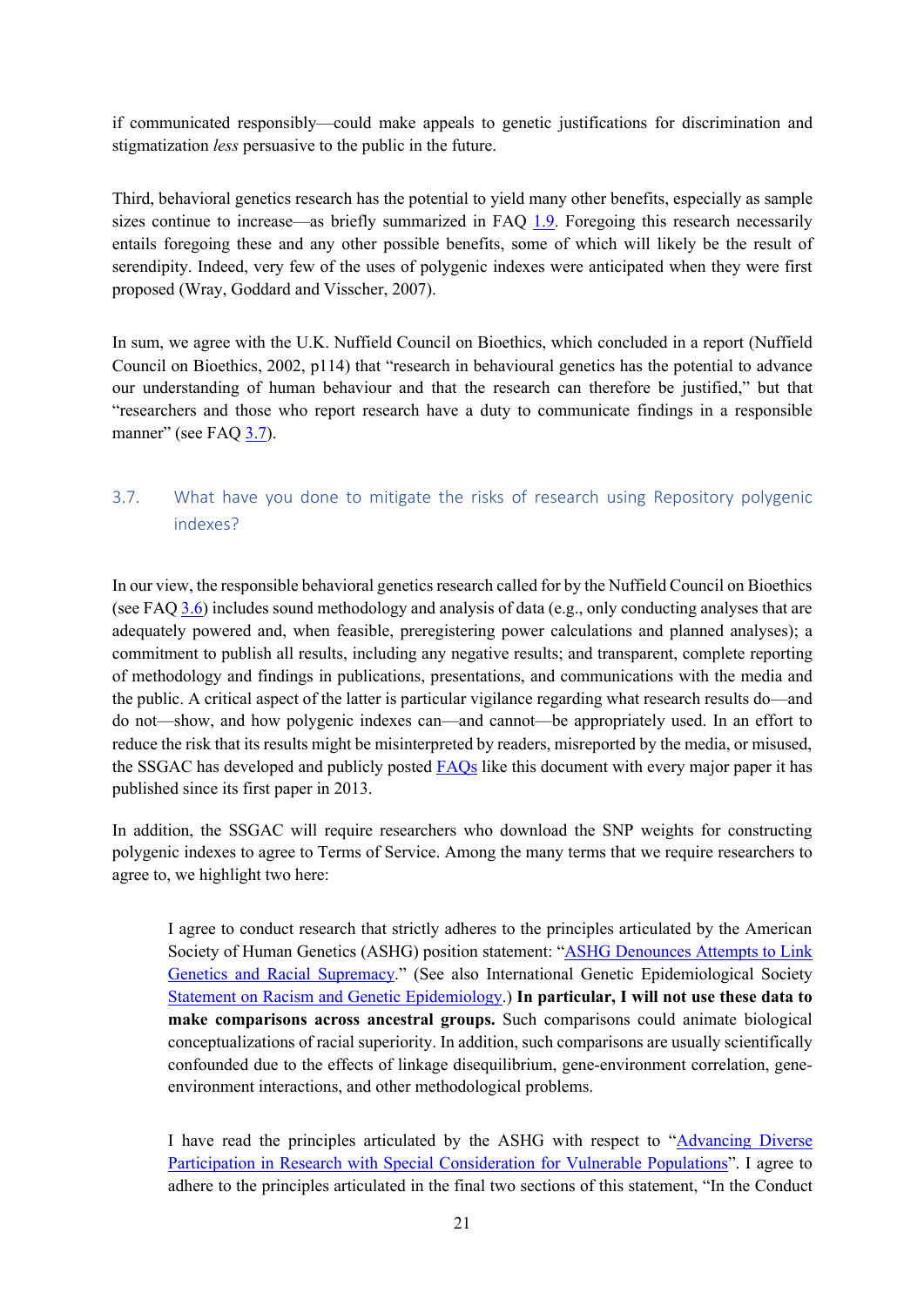of Research with Vulnerable Populations, Researchers Must Address Concerns that Participation May Lead to Group Harm" and "The Benefits of Research Participation Are Profound, Yet the Potential Danger that Unethical Application of Genetics Might Stigmatize, Discriminate against, or Persecute Vulnerable Populations Persists."

These Terms of Service stem from the observation that SNP associations are not necessarily causal (see FAQ 1.5) and depend on the environment of the individuals included in the GWAS (see FAQ 1.6). Different ancestry groups arise in the population because they became partially separated from each other many generations ago, for example, due to geographic factors or social forces. When two groups are geographically or socially separated, they also face different environments, which not only may have direct effects on certain outcomes (such as disease risk) but may also change the strength of the association between the outcomes and certain SNPs. Therefore, when individuals from two ancestry groups have different average outcomes, it is extremely difficult to identify whether the difference is due to average genetic differences between the groups or to the different environments faced by the groups. For this reason, it is scientifically invalid to make general statements about ancestry group differences based on SNP associations identified in a GWAS. (Also see FAQ 3.2.) The Terms of Service also require users to securely store the data and to immediately report any breach of the Terms.

Finally, we have developed and provided to participating data providers a User Guide to be distributed to researchers who use Repository polygenic indexes (see FAQ 2.5). We will also provide the User Guide to researchers who download the SNP weights. One section of the User Guide discusses six "interpretational considerations" that are likely to arise when conducting research with polygenic indexes and which we urge researchers to seriously consider as a critical part of responsibly conducting and communicating their research. One recurring ethical concern about genetic research is the tendency for its predictive power to become exaggerated in the media and in the public's minds, at the expense of a more nuanced understanding of how genes and environment interact, the importance of environmental influences, and the ability of interventions to improve outcomes. Many of the interpretational considerations we discuss in the User Guide involve how to anticipate and address potential confounds and how to navigate complex questions about causality and ensure responsible communication of causality.

For instance, the User Guide cautions researchers to appreciate and communicate that associations between a polygenic index and an outcome may operate through *environmental* (rather than biological) mechanisms (see FAQs 3.2 and 3.3).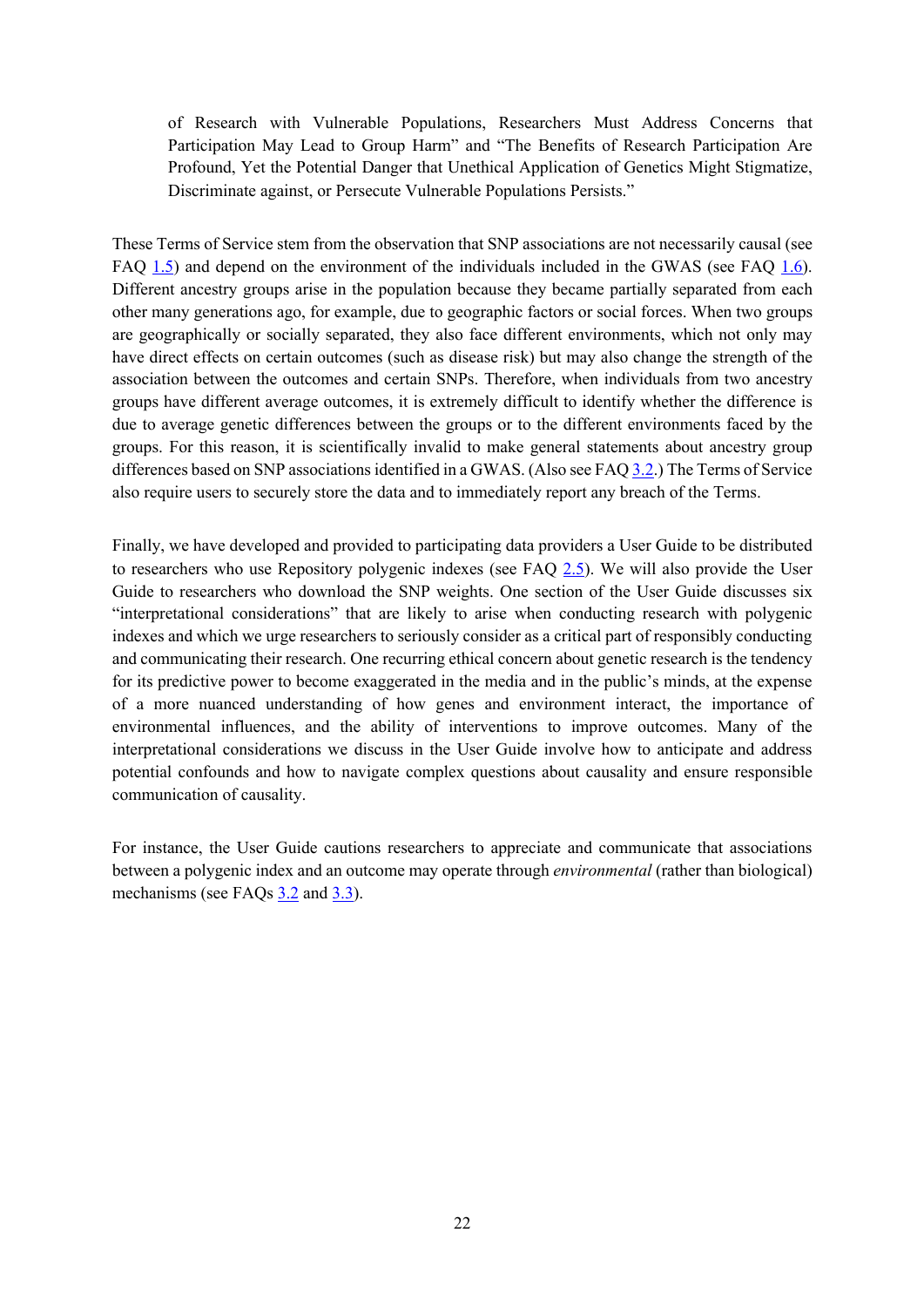#### 4. References

- Abdellaoui, A. et al. (2019). Genetic correlates of social stratification in Great Britain. *Nature Human Behaviour*, 3 (12), 1332–1342. Available from https://doi.org/10.1038/s41562-019-0757-5.
- Amos, C.I. et al. (2008). Genome-wide association scan of tag SNPs identifies a susceptibility locus for lung cancer at 15q25.1. *Nature Genetics*, 40, 616–622. Available from https://doi.org/10.1038/ng.109.
- Barcellos, S.H., Carvalho, L.S. and Turley, P. (2018a). Education can reduce health differences related to genetic risk of obesity. *Proceedings of the National Academy of Sciences*, 115 (42), E9765. Available from https://doi.org/10.1073/pnas.1802909115.
- Barcellos, S.H., Carvalho, L.S. and Turley, P. (2018b). Education can Reduce Health Disparities Related to Genetic Risk of Obesity: Evidence from a British Reform. *bioRxiv [https://doi.org/10.1101/260463]*. Available from https://doi.org/10.1101/260463.
- Belsky, D.W. et al. (2013). Development and evaluation of a genetic risk score for obesity. *Biodemography and Social Biology*, 59 (1), 85–100. Available from https://doi.org/10.1080/19485565.2013.774628.
- Belsky, D.W. et al. (2016). The Genetics of Success. *Psychological Science*, 27 (7), 957–972. Available from https://doi.org/10.1177/0956797616643070.
- Benjamin, D.J. et al. (2012). The Promises and Pitfalls of Genoeconomics. *Annual Review of Economics*, 4 (1), 627–662. Available from https://doi.org/10.1146/annurev-economics-080511- 110939.
- Chabris, C.F. et al. (2012). Most reported genetic associations with general intelligence are probably false positives. *Psychological Science*, 23 (11), 1314–1323. Available from https://doi.org/10.1177/0956797611435528.
- Chabris, C.F. et al. (2015). The Fourth Law of Behavior Genetics. *Current Directions in Psychological Science*, 24 (4), 304–312. Available from https://doi.org/10.1177/0963721415580430.
- Cohen, J. (1992). Statistical Power Analysis. *Current Directions in Psychological Science*, 1 (3), 98– 101. Available from https://doi.org/10.1111/1467-8721.ep10768783.
- Davies, N.M. et al. (2018). The causal effects of education on health outcomes in the UK Biobank. *Nature Human Behaviour*. Available from https://doi.org/10.1038/s41562-017-0279-y.
- Domingue, B.W. et al. (2015). Polygenic Influence on Educational Attainment: New evidence from The National Longitudinal Study of Adolescent to Adult Health. *AERA Open*, 1 (3), 1–13. Available from https://doi.org/10.1177/2332858415599972.
- Domingue, B.W. et al. (2017). Mortality selection in a genetic sample and implications for association studies. *International Journal of Epidemiology*, 46 (4), 1285–1294. Available from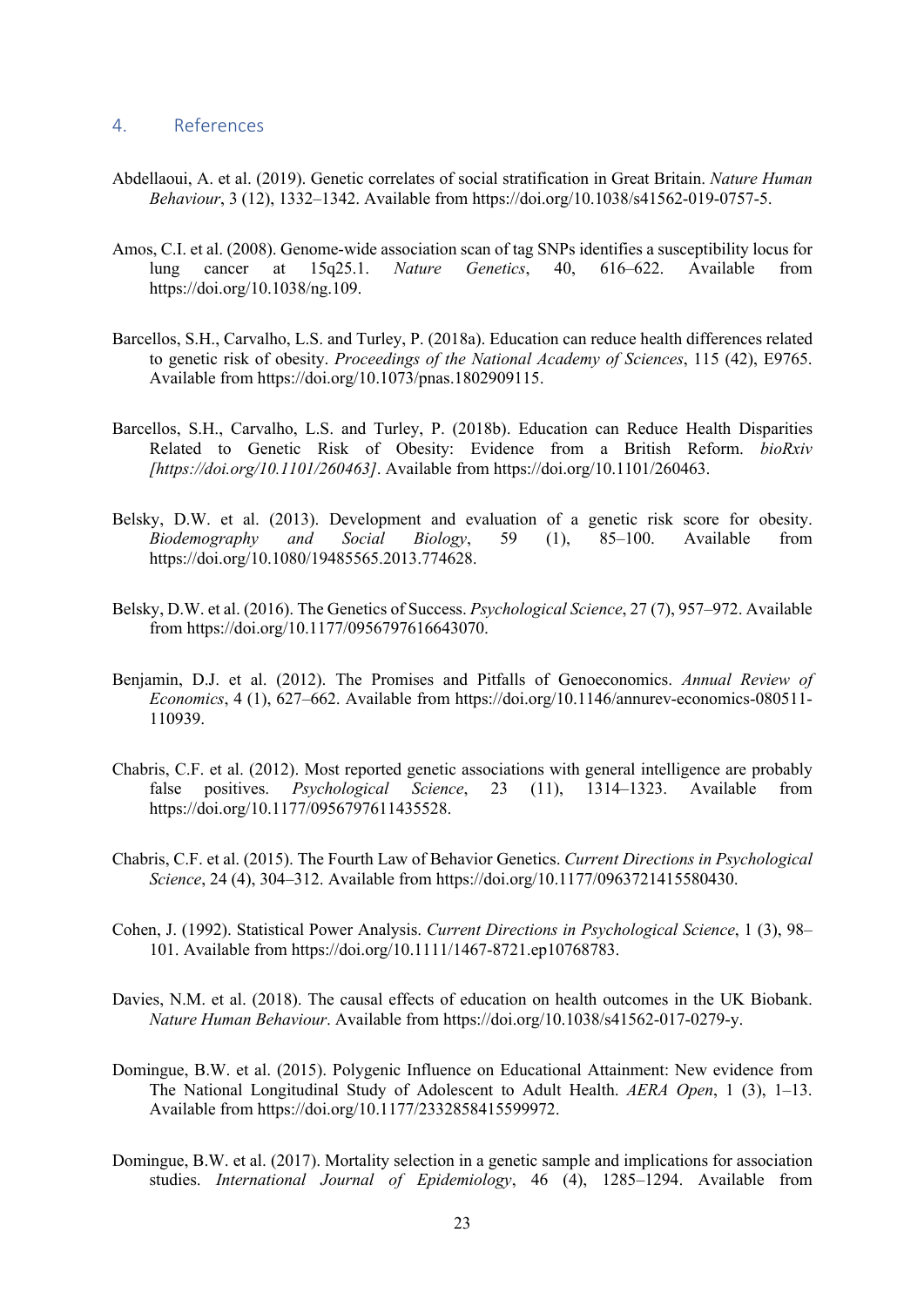https://doi.org/10.1093/ije/dyx041.

Domingue, B.W. et al. (2018). Geographic Clustering of Polygenic Scores at Different Stages of the Life Course. *RSF: The Russell Sage Foundation Journal of the Social Sciences*, 4 (4), 137 LP – 149. Available from https://doi.org/10.7758/RSF.2018.4.4.08.

Goldberger, A.S.A. (1979). Heritability. *Economica*, 46 (184), 327–347.

- Hewitt, J.K. (2012). Editorial policy on candidate gene association and candidate gene-by-environment interaction studies of complex traits. *Behavior Genetics*, 42 (1), 1–2. Available from https://doi.org/10.1007/s10519-011-9504-z.
- Howe, L.J. et al. (2021). Within-sibship GWAS improve estimates of direct genetic effects. *bioRxiv*, 2021.03.05.433935. Available from https://doi.org/10.1101/2021.03.05.433935.
- Hung, R.J. et al. (2008). A susceptibility locus for lung cancer maps to nicotinic acetylcholine receptor subunit genes on 15q25. *Nature*. Available from https://doi.org/10.1038/nature06885.
- Jencks, C. (1980). Heredity, environment, and public policy reconsidered. *American Sociological Review*, 45 (5), 723–736.
- Khera, A. V. et al. (2018). Genome-wide polygenic scores for common diseases identify individuals with risk equivalent to monogenic mutations. *Nature Genetics*, 50 (9), 1219–1224. Available from https://doi.org/10.1038/s41588-018-0183-z.
- Khera, A. V et al. (2019). Polygenic Prediction of Weight and Obesity Trajectories from Birth to Adulthood. *Cell*, 177 (3), 587-596.e9. Available from https://doi.org/10.1016/j.cell.2019.03.028.
- Koellinger, P.D. and Harden, K.P. (2018). Using nature to understand nurture: Genetic associations show how parenting matters for children's education. *Science*, 359 (6374), 386–387. Available from https://doi.org/10.1126/science.aar6429.
- Kong, A. et al. (2018). The nature of nurture: Effects of parental genotypes. *Science*, 359 (6374), 424– 428. Available from https://doi.org/10.1126/science.aan6877.
- Lambert, S.A. et al. (2020). The Polygenic Score Catalog: an open database for reproducibility and systematic evaluation. *medRxiv*, 2020.05.20.20108217. Available from https://doi.org/10.1101/2020.05.20.20108217.

Lander, E.S. and Schork, N.J. (1994). Genetic dissection of complex traits. *Science*, 265, 2037–48.

- Lee, J.J. et al. (2018). Gene discovery and polygenic prediction from a genome-wide association study of educational attainment in 1.1 million individuals. *Nature Genetics*, 50 (8), 1112–1121. Available from https://doi.org/10.1038/s41588-018-0147-3.
- Martin, A.R. et al. (2017). Human Demographic History Impacts Genetic Risk Prediction across Diverse Populations. *American Journal of Human Genetics*, 100 (4), 635–649. Available from